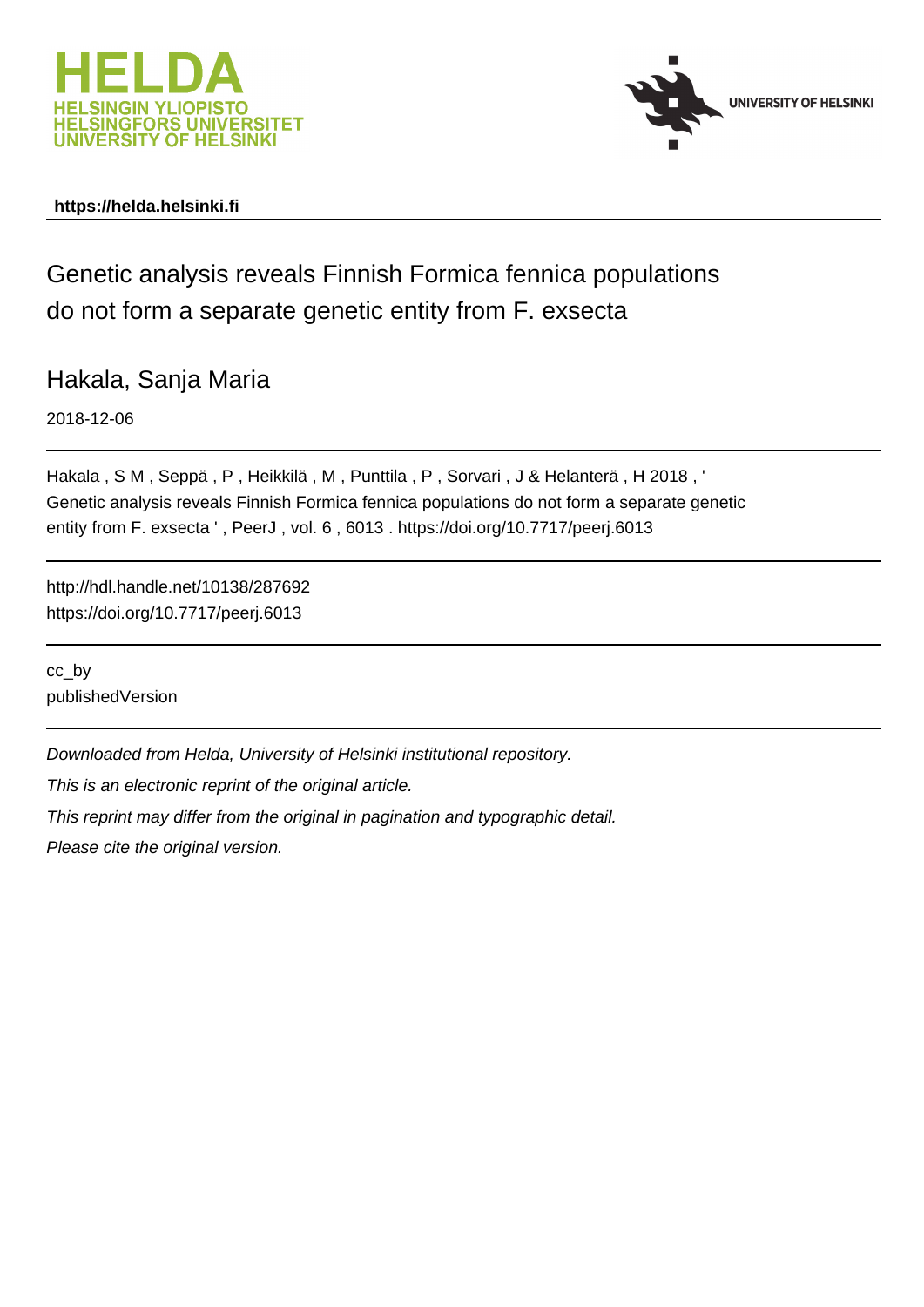# Peer l

**Genetic analysis reveals Finnish** *Formica fennica* **populations do not form a separate genetic entity from** *F. exsecta*

Sanja Maria Hakala**1**,**2** , Perttu Seppä**1**,**2** , Maria Heikkilä**3** , Pekka Punttila**4** , Jouni Sorvari**5** and Heikki Helanterä**1**,**2**,**6**

**<sup>1</sup>** Organismal and Evolutionary Biology Research Programme, Faculty of Biological and Environmental Sciences, University of Helsinki, Helsinki, Finland

- **<sup>2</sup>** Tvärminne Zoological Station, University of Helsinki, Hanko, Finland
- **<sup>3</sup>** Finnish Museum of Natural History, University of Helsinki, Helsinki, Finland
- **<sup>4</sup>** Finnish Environment Institute, Helsinki, Finland
- **<sup>5</sup>** Department of Environmental and Biological Sciences, University of Eastern Finland, Kuopio, Finland
- **<sup>6</sup>** Ecology and genetics research unit, University of Oulu, Oulu, Finland

# **ABSTRACT**

*Coptoformica* Müller, 1923 is a subgenus of *Formica* Linnaeus, 1758 that consists of c. a dozen species of ants that typically inhabit open grassy habitats and build small nest mounds. The most recent addition to the group is *Formica fennica* Seifert, 2000. The description was based on morphological characters, but the species status has not been confirmed by molecular methods. In this study, we use thirteen DNA microsatellite markers and a partial mitochondrial COI gene sequence to assess the species status of *F. fennica*, by comparing the genetic variation among samples identified as *F. fennica* and six other boreal *Formica (Coptoformica)* species. Most of the species studied form separate, discontinuous clusters in phylogenetic and spatial analyses with only little intraspecific genetic variation. However, both nuclear and mitochondrial markers fail to separate the species pair *F. exsecta* Nylander, 1846 and *F. fennica* despite established morphological differences. The genetic variation within the *F. exsecta/fennica* group is extensive, but reflects spatial rather than morphological differences. Finnish *F. fennica* populations studied so far should not be considered a separate species, but merely a morph of *F. exsecta*.

**Subjects** Ecology, Entomology, Evolutionary Studies **Keywords** Species identification, Species delimitation, Hymenoptera, *Coptoformica*, Microsatellites, Barcoding

# **INTRODUCTION**

Species is one of the fundamental units in biology, but it is also one that is very hard to define. There are many different and sometimes contrasting species concepts, which can be summarized with an unified species concept: a species is a separately evolving metapopulation lineage (*De Queiroz, 2007*). The practical delimitation of species can depend on several features (*De Queiroz, 2007*), and it can be difficult due to some lineages lacking easily distinguishable features (*Bickford et al., 2007*). In particular, taxa that rely on chemical communication instead of visual cues can be very cryptic to human observers

Submitted 27 July 2018 Accepted 27 October 2018 Published 6 December 2018

Corresponding author Sanja Maria Hakala, [sanja.hakala@helsinki.fi](mailto:sanja.hakala@helsinki.fi)

[Academic editor](https://peerj.com/academic-boards/editors/) [Robert Toonen](https://peerj.com/academic-boards/editors/)

Additional Information and Declarations can be found on page 18

DOI **[10.7717/peerj.6013](http://dx.doi.org/10.7717/peerj.6013)**

Copyright 2018 Hakala et al.

[Distributed under](http://creativecommons.org/licenses/by/4.0/) [Creative Commons CC-BY 4.0](http://creativecommons.org/licenses/by/4.0/)

#### **OPEN ACCESS**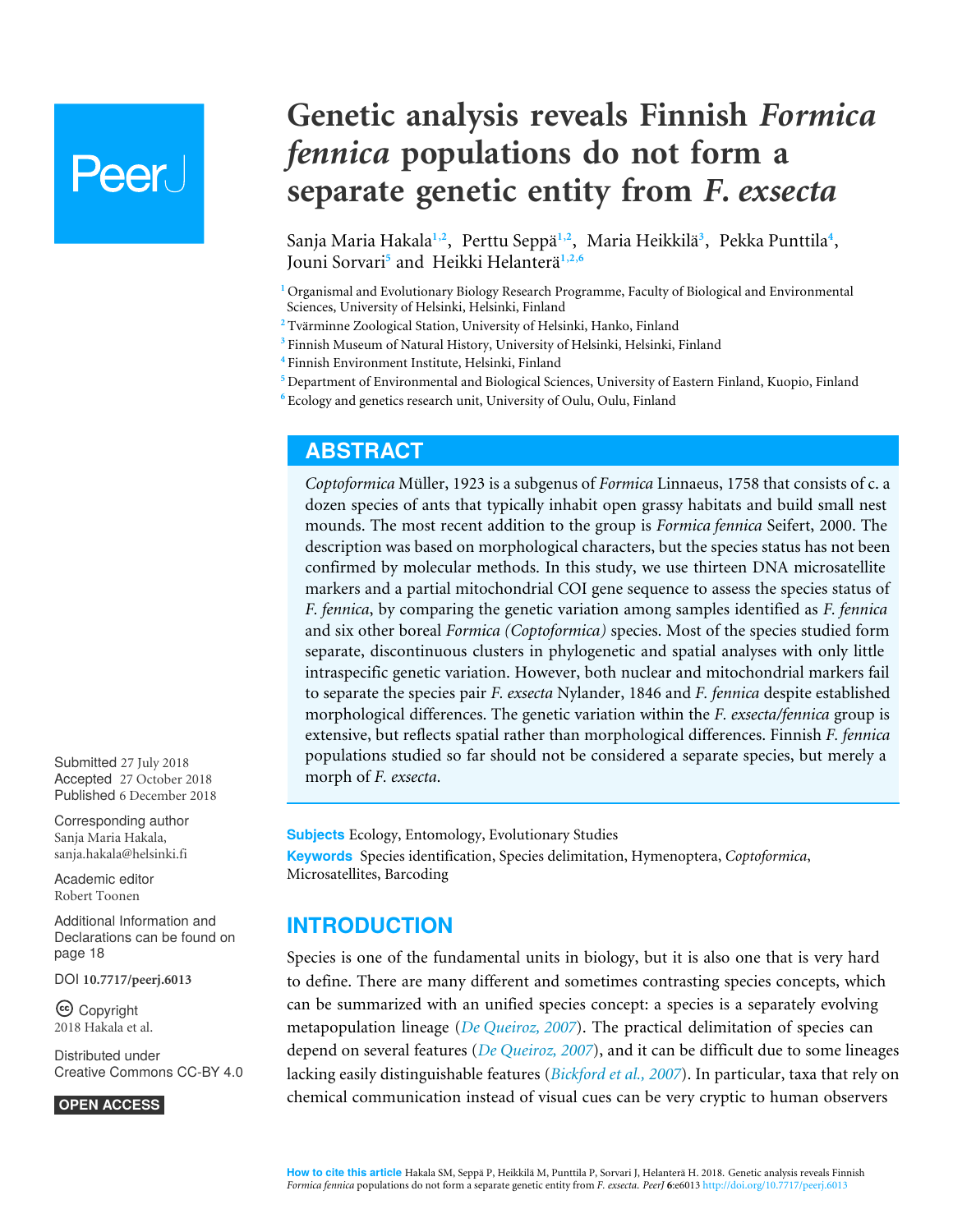(*Mayr, 1963*), which is a plausible explanation for the high amount of cryptic diversity found in ants (*Seifert, 2009*). Also, hybridization between recently diverged lineages is common and further complicates species delimitation (*Abbott et al., 2013*)—also in ants (*Seifert, 1999*). To some extent, inferring the boundaries between species has always been and will always be a matter of agreement and a subject to debate.

Nonetheless, assessing where the species boundaries are is crucial for biologist, and all fields of biology rely on species delimiting done by taxonomists, and the species identification criteria they provide. Using the most up-to-date knowledge is especially important in ecology and population biology, where the behavior or genetics of multiple populations is studied simultaneously. The conclusions of these studies depend on the correct species identifications. *Bortolus (2008)* argues that mistakes in taxonomy in ecological studies can have major cascading errors in our understanding of nature. Ecological studies and descriptions of biodiversity are also the basis on which conservation decisions are made, and thus correct species identification should be a main concern (*Bortolus, 2008*; *Pante et al., 2015*).

Ants in the genus *Formica* Linnaeus, 1758 have been widely studied due to their social behavior and ecological importance. Species delimitation and identification in this taxon is difficult because some of the species are relatively young (*Goropashnaya et al., 2012*). Hybridization is common between closely-related species, and the hybrids are often fertile (*Czechowski, 1993*; *Seifert, 1999*; *Goropashnaya, Fedorov & Pamilo, 2004*; *Korczyńska et al., 2010*; *Kulmuni, Seifert & Pamilo, 2010*). Especially morphological species identification of ants and other social insects has a major practical difficulty that is unique to these taxa (*Ward, 2010*): in many studies species identification is done from worker samples alone, since sampling sexual castes, i.e., the reproductive queens and males, is more difficult. Compared to sexual castes, workers have less morphological variation among species and often more variation within species, which makes species identification with morphological attributes especially difficult (*Ward, 2010*).

*Coptoformica* Müller, 1923, is a subgenus of *Formica*. Ants in this subgenus live in open habitats and build small nest mounds of grass, typically 20–40 cm high in some of the species, and very low heaps in some of the species (*Seifert, 2000*; *Punttila & Kilpeläinen, 2009*) with a basal area varying greatly (*Sorvari, 2009*). They chop nest material into smaller pieces with their strong mandibles and jaw muscles that extend into the occipital corners of their heads, which gives them their distinctive heart-shaped heads (*Seifert, 2000*). The group includes c. 12 species in the Palaearctic (*Seifert, 2000*; *Schultz & Seifert, 2007*). Since the *Coptoformica* subgenus has several rare species, and their preferred habitats, such as meadows and mires, belong to the most threatened habitat types in Finland (*Kontula & Raunio, 2009*), they are a candidate group for future conservation efforts. According to *National Red Lists (2018)* several species of the group are threatened at varying levels in different European countries, and many of them have declining populations (*Seifert, 2000*). At the moment in Finland, only one of the species, *Formica suecica* Adlerz, 1902 is classified as Near Threatened (IUCN Red List Category NT) due to the overgrowing of their preferred habitats, whereas the rest of the five species occurring in Finland are classified as Least Concern (IUCN Red List Category LC) (*Rassi et al., 2010*).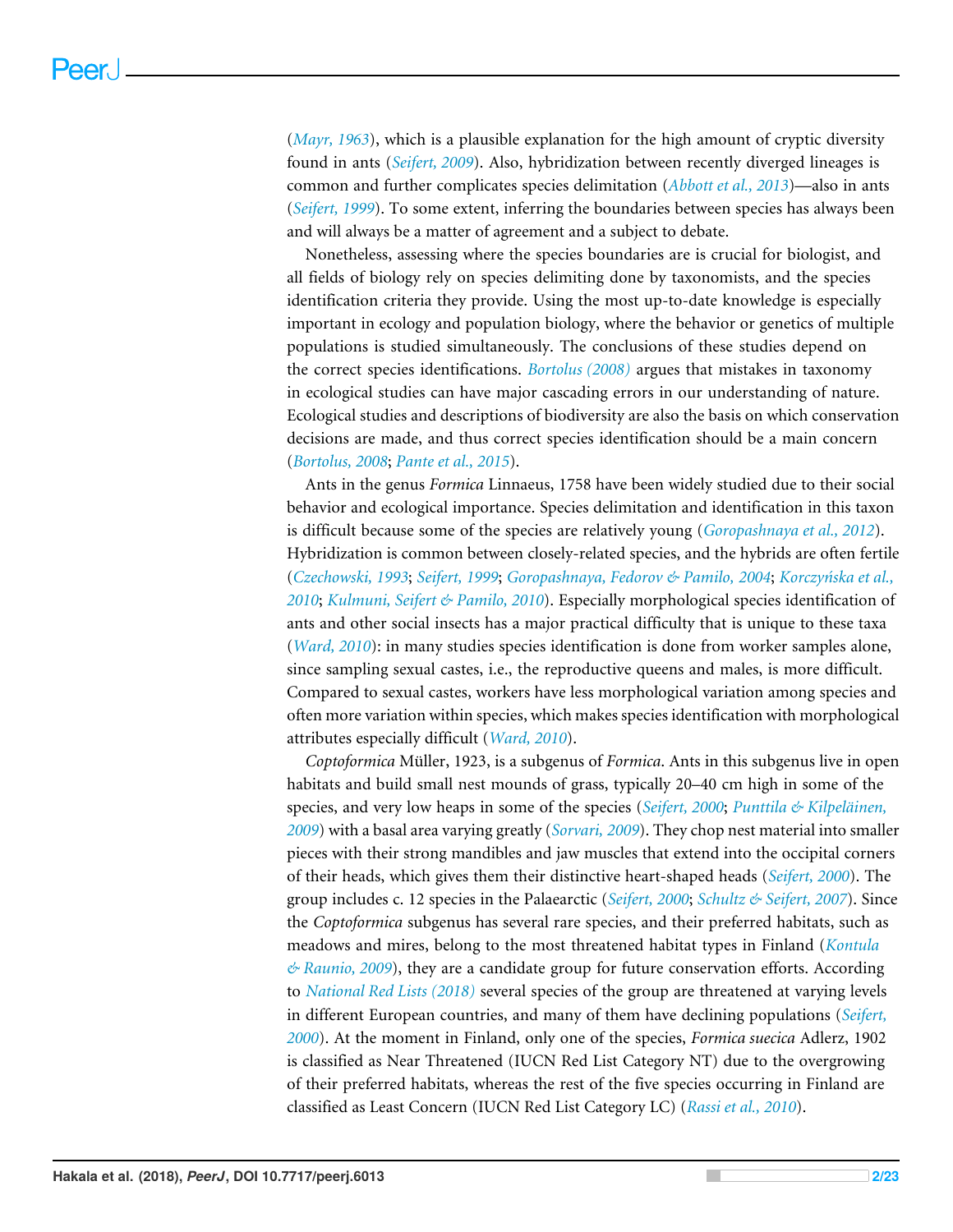The most recently described species is *Formica fennica* Seifert, 2000. The description is based on morphological features of samples collected from three locations in Finland and one in the Caucasus, Georgia, with one queen sample from Finland (Kitee) denoted as the holotype (*Seifert, 2000*). Since then, the species has been identified from several other locations in Finland, predominantly from mires in the northern parts of the country (*Punttila & Kilpeläinen, 2009*), from one location in Norway, also from ''wet conditions'' (*Suvák, 2013*), and from another location in the Caucasus, Azerbaijan (*Schultz & Seifert, 2007*). Based on morphology, *F. fennica* and Central Asian *F. manchu* Wheeler, 1929 are considered to be sister species (*Seifert, 2000*), but locally in Finland, *F. fennica* is both morphologically and ecologically very similar to *F. exsecta* Nylander, 1846. *Formica exsecta* is the most widely distributed species of the subgenus (*Schultz & Seifert, 2007*), and it is very variable both morphologically and ecologically (*Seifert, 2000*). According to *Seifert (2000)*, *F. exsecta* and *F. fennica* are separated from each other by the distribution of standing setae on the gastral terga and clypeus, and by the number of semi-erect setae on the craniad profile of forecoxae. Since there is a lot of variation in each of these characteristics in both species, nest samples with multiple workers are needed to calculate the averages of the characteristics for the separation of the species (*Seifert, 2000*).

The identification of *F. fennica* is further complicated by the existence of a pilosityreduced form of *F. exsecta*, that was originally described as a separate species called *Formica rubens* Forel, 1874. Not much is currently known of this morph. Based on the original description, *F. rubens* is larger and more brightly and evenly red than *F. exsecta* (*Forel, 1874*). According to current understanding, intraspecific color morphs are very common in ants, as is size variation, and usually these kinds of characters are not adequate for species identification (*Seifert, 2009*). *Formica rubens* was recently synonymized with *F. exsecta* based on the examination of four individuals of the type series collected from Switzerland, because all morphological characters measured were within the range of *F. exsecta* (*Seifert, 2000*). However, after the synonymization, *Ødegaard (2013)* stated: ''*F. (C.) rubens* is interpreted as a mutant conspecific with *F. (C.) exsecta* (Bernhard Seifert in litt.), but it is not impossible that *F. rubens* may turn out to be a good species in the future.'' *Ødegaard (2013)* recommended using extreme caution when identifying *F. fennica*. In *Ødegaard*'s (*2013*) data from *Coptoformica* colonies from mires in Hedmark, Norway, several colony samples fit the description of *F. fennica* based ''on the presence of microhairs on the eyes combined with lack of setae on T1 and T2 and partly T3, and 0–3 setae on the front of the fore coxae'', but these were identified to represent the setae-reduced *rubens* mutant of *F. exsecta*, even though the details of the identification are not mentioned. Similarly, the Finnish mire samples of *Formica fennica* studied by *Punttila & Kilpeläinen (2009)* were identified using the same key (*Seifert, 2000*), but it cannot be ruled out that they represent another case of the *rubens* morph.

The close resemblance to *F. exsecta* and *F. fennica*, and the lack of molecular verification of the species status of *F. fennica* created the need for this study. Using only morphological methods for species identification is risky in the presence of intermediate individuals, and makes further ecological studies on these two species very difficult. Molecular methods have proven to be especially valuable when working with morphologically conserved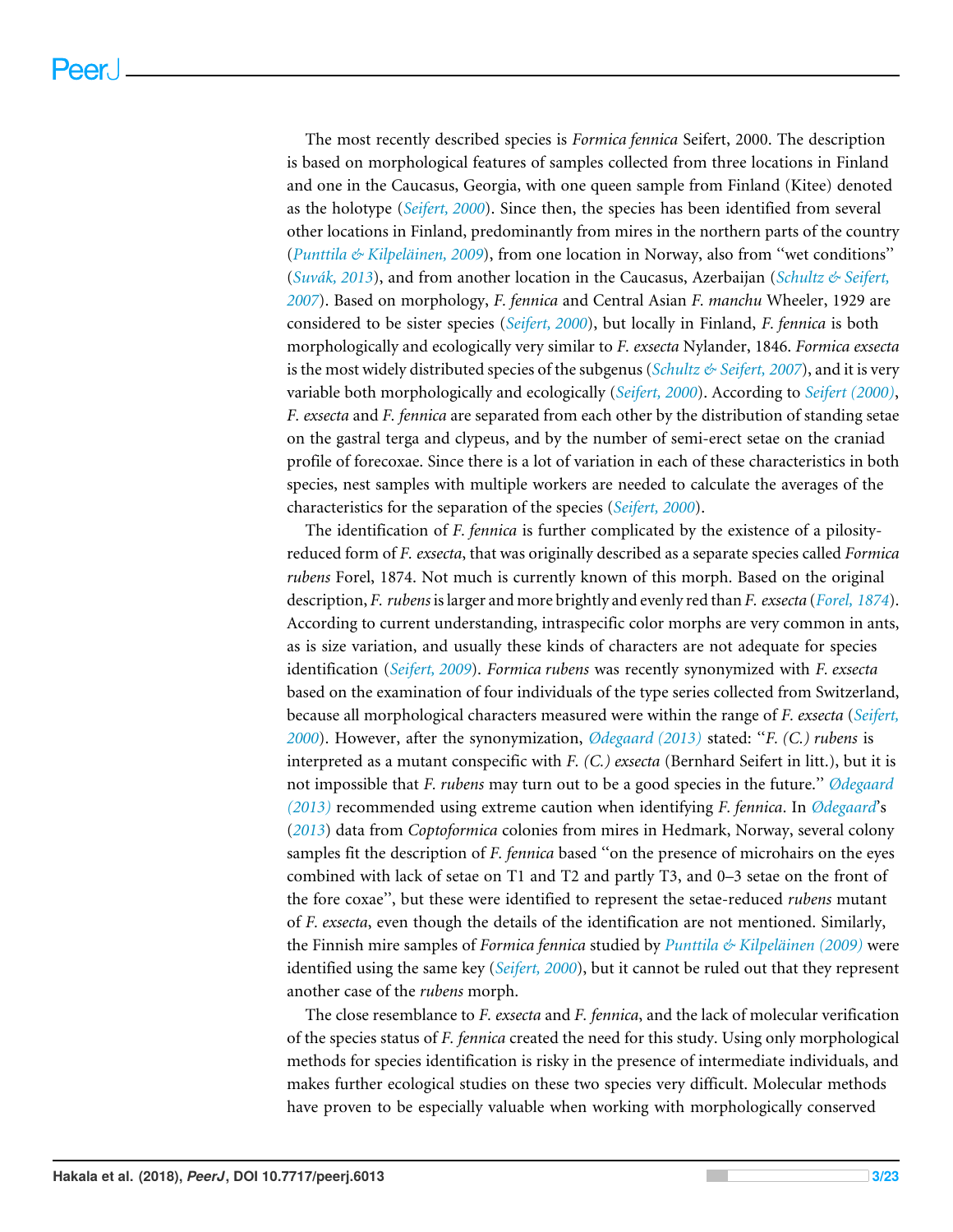species groups: the number of described cryptic species has increased exponentially after the introduction of polymerase chain reaction (PCR) and the molecular methods it enables (*Bickford et al., 2007*). Conversely, also two morphs of a same species can be erroneously described as two separate species, which are later synonymized after more thorough examination. This is not a trivial phenomenon: A Web of Science search (January 2018) with the search query "synonymiz\* OR synonymis\*" yields 3,658 articles labelled with some ecological field (zoology, entomology, plant sciences, evolutionary biology, biodiversity conservation, marine freshwater biology, ecology, mycology, parasitology, microbiology, limnology, ornithology). Thus, confirming the taxonomy of studied taxa with molecular methods is very advisable.

In this work we evaluate the existence of *F. fennica* as a separate species using molecular methods, and investigate its position in *Formica* phylogeny (*Goropashnaya et al., 2012*). The goal of this study is to test whether *F. fennica* is a separately evolving lineage in the same extent as the other species of the subgenus. Given that we use genetic data as our sole line of evidence, our approach is consistent with the biological species concept that emphasizes reproductive isolation and the lack of gene flow as the most important species delimiting properties (*Mayr, 1942*). The hypothesis is that all seven morphologically identified *Coptoformica* species included in this study are recovered as separate lineages also in analyses based on molecular methods. Further, we test the hypothesis of *F. fennica* being a sister species of *F. manchu* (*Seifert, 2000*) among the limited number of species used in this study*.* The aim of the sampling scheme is to investigate the species status of *F. fennica* in Finland, in the currently known core area of its distribution, leaving other biogeographical areas outside the scope of this study.

# **MATERIALS AND METHODS**

#### **Sampling and species identification**

The bulk of samples used in this study were collected during the 10th Finnish National Forest Inventory (NFI) carried out by the Natural Resources Institute Finland (earlier Finnish Forest Research Institute) during the years 2005–2008, also used by *Punttila & Kilpeläinen (2009)*. This dataset was supplemented with additional samples from various areas of Finland, collected during the years 2008–2015 (Fig. 1; [Table S1\)](http://dx.doi.org/10.7717/peerj.6013#supp-3). The study area covers over 1,100 kilometers in south-north direction, reaching from the hemiboreal zone to the northern border of the northern boreal zone. Samples of two additional species from eastern Siberia, *Formica pisarskii* Dlussky, 1964 and *F. manchu* were also included. These samples were originally collected for another study (*Goropashnaya et al., 2012*) and the original morphological identifications were done by B. Seifert (P. Pamilo in litt.).

The samples collected in Finland included usually 15–20 individuals per nest, but in rare cases—when the amount of active workers was low due to bad weather or to the weakened condition of the nest population—this amount was not achieved. The ants were identified with the key of *Seifert (2000)* using sample averages of the critical characteristics based on five or more worker individuals. When identifying *F. fennica* from less hairy samples of *F. exsecta*, 10–20 workers were inspected. When the sample contained less workers, all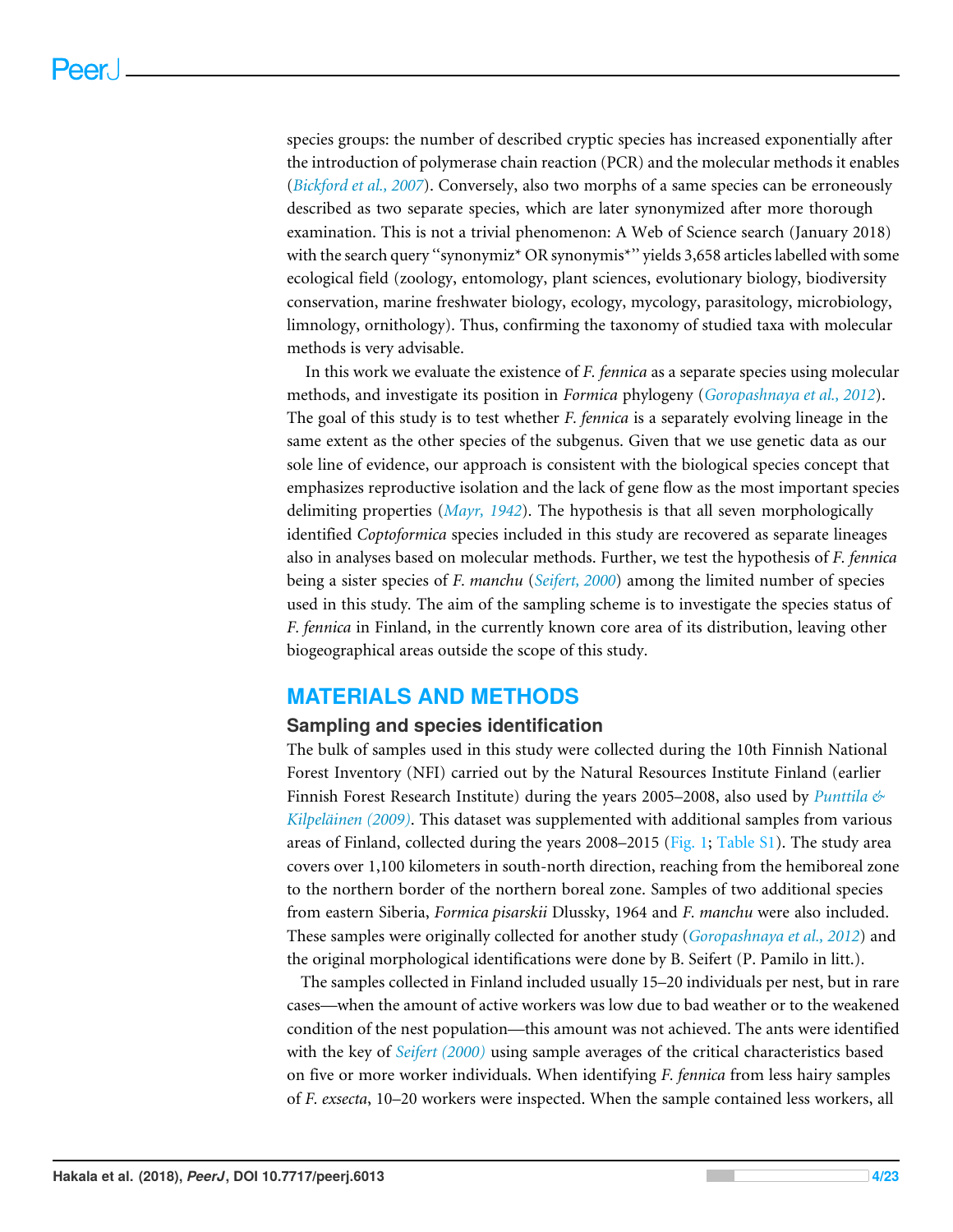

**Full-size [DOI: 10.7717/peerj.6013/fig-1](https://doi.org/10.7717/peerj.6013/fig-1)**

the available individuals were checked. All individuals identified as *F. fennica* using this key are hereafter referred to with this name, with the understanding that identifications as the *rubens* morph of *F. exsecta* might in some cases be more accurate (*Ødegaard, 2013*). In total, the Finnish dataset includes all the five *Coptoformica* species known to occur in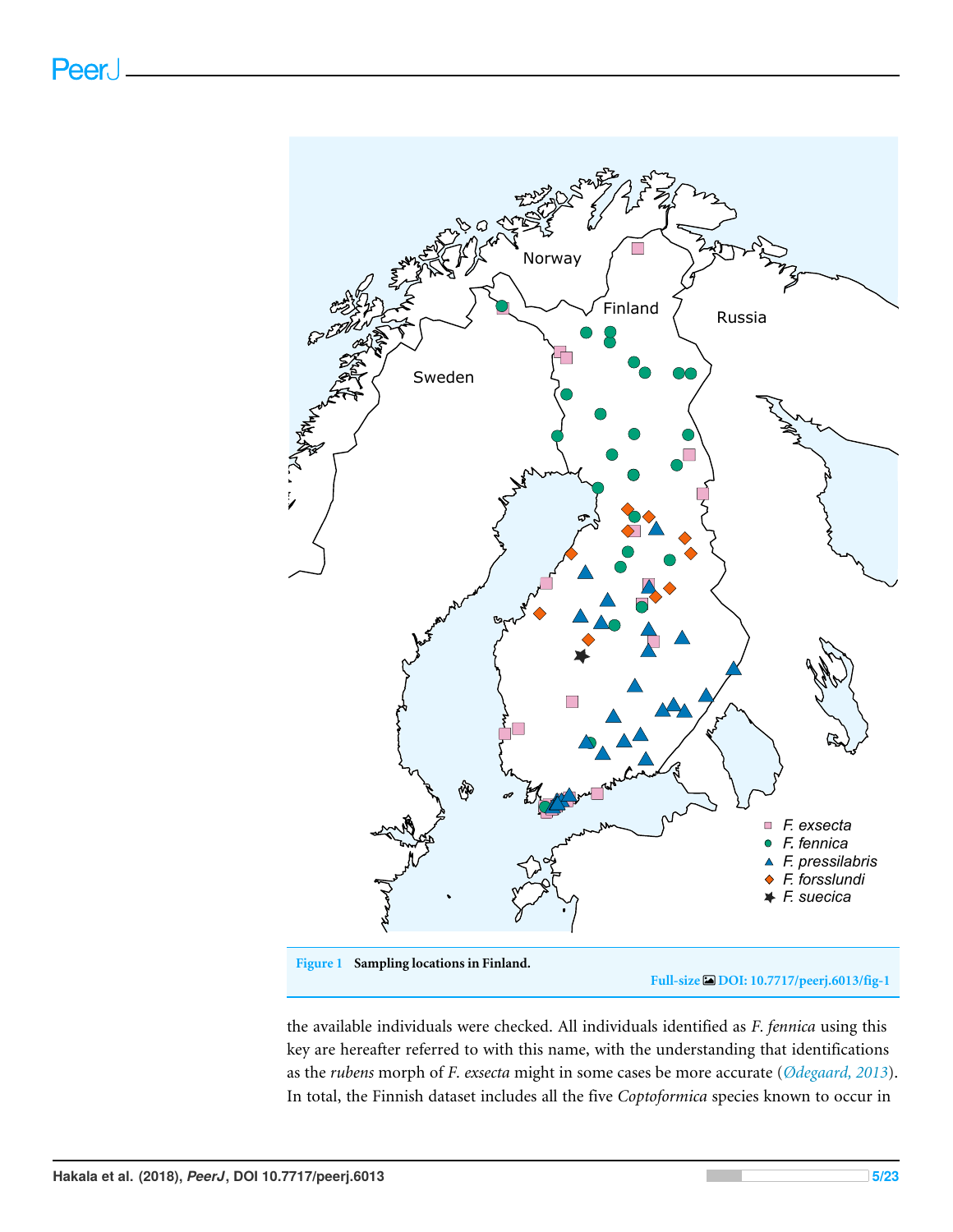| <b>Species</b>  | Distribution in Europe                                                  | Distribution in Asia                                                             |
|-----------------|-------------------------------------------------------------------------|----------------------------------------------------------------------------------|
| F. exsecta      | Temperate to boreal, planar to subalpine and<br>submeridional-subalpine | Oreo-Turanian and Tibetan to boreal, montane to<br>subalpine                     |
| F. fennica      | South boreal and Caucasian-montane                                      | <sup>2</sup>                                                                     |
| F. forsslundi   | Temperate to boreal, planar to submontane                               | Tibetan to Central-Siberian-Daurian                                              |
| F. manchu       |                                                                         | Tibetan to Central-Siberian-Daurian                                              |
| F. pisarskii    |                                                                         | Mongolian to Central-Siberian-Daurian                                            |
| F. pressilabris | Temperate to south boreal, planar to subalpine                          | Tibetan to Central-Siberian-Daurian and East Manshurian,<br>montane to subalpine |
| F. suecica      | North temperate to boreal, in the Alps montane to<br>subalpine          | $-$ /?                                                                           |

**Table 1 Geographic distributions of the study species in the Palaearctic Region, reproduced from** *Schultz & Seifert (2007)***.**

**Notes.**

–not present

?not known

Finland: *F. fennica* (33 nests from 26 locations), *F. exsecta* (38/27), *F. pressilabris* Nylander, 1846 (42/29*), F. forsslundi* Lohmander, 1949 (13/10), *F. suecica* (2/1). The geographic distributions of the seven study species are given in Table 1.

One *F. fennica* population included in this study (samples: FF\_178 —FF\_181) was one of the three Finnish populations used in the original species description (*Seifert, 2000*) and sampled by the same researcher (J. Sorvari) 12 years after the original sampling. Between these two sampling times the continuity of the population had been monitored yearly by J. Sorvari.

# **Molecular methods and data analysis**

DNA of two individuals per nest was extracted using  $\mathrm{Chelex}^{\mathfrak{S}}$  (Biorad, Hercules, CA, USA) extraction protocol or NucleoSpin® Tissue Kit by Macherey-Nagel. Same individuals were used for both microsatellite genotyping and DNA barcoding. As NFI samples were not originally collected for a genetic study, their storage conditions had not been optimal, resulting often in poor quality DNA, and several samples could not be sequenced successfully. Most of the poor quality samples were *F. fennica* samples, likely because they had previously been most intensively handled for the morphological identification. However, shorter microsatellite fragments could be amplified for almost all of these samples too. The *F. fennica* samples from the population originally used for species description are of good quality and were sequenced without problems. Detailed protocols for both DNA microsatellite methods and mtDNA sequencing together with a table of primer information are given in [Table S2.](http://dx.doi.org/10.7717/peerj.6013#supp-4)

# *DNA microsatellite genotyping*

Two individuals from each nest were genotyped to assess nuclear genetic variation within and between species, and to confirm the morphology-based species delimitations and identifications. Thirteen DNA microsatellite markers (*Chapuisat, 1996*; *Gyllenstrand, Gertsch & Pamilo, 2002*; *Trontti, Tay & Sundström, 2003*; *Hasegawa & Imai, 2004*) were used in four multiplexes with the Type-it Microsatellite PCR Kit (QIAGEN, Valencia, CA,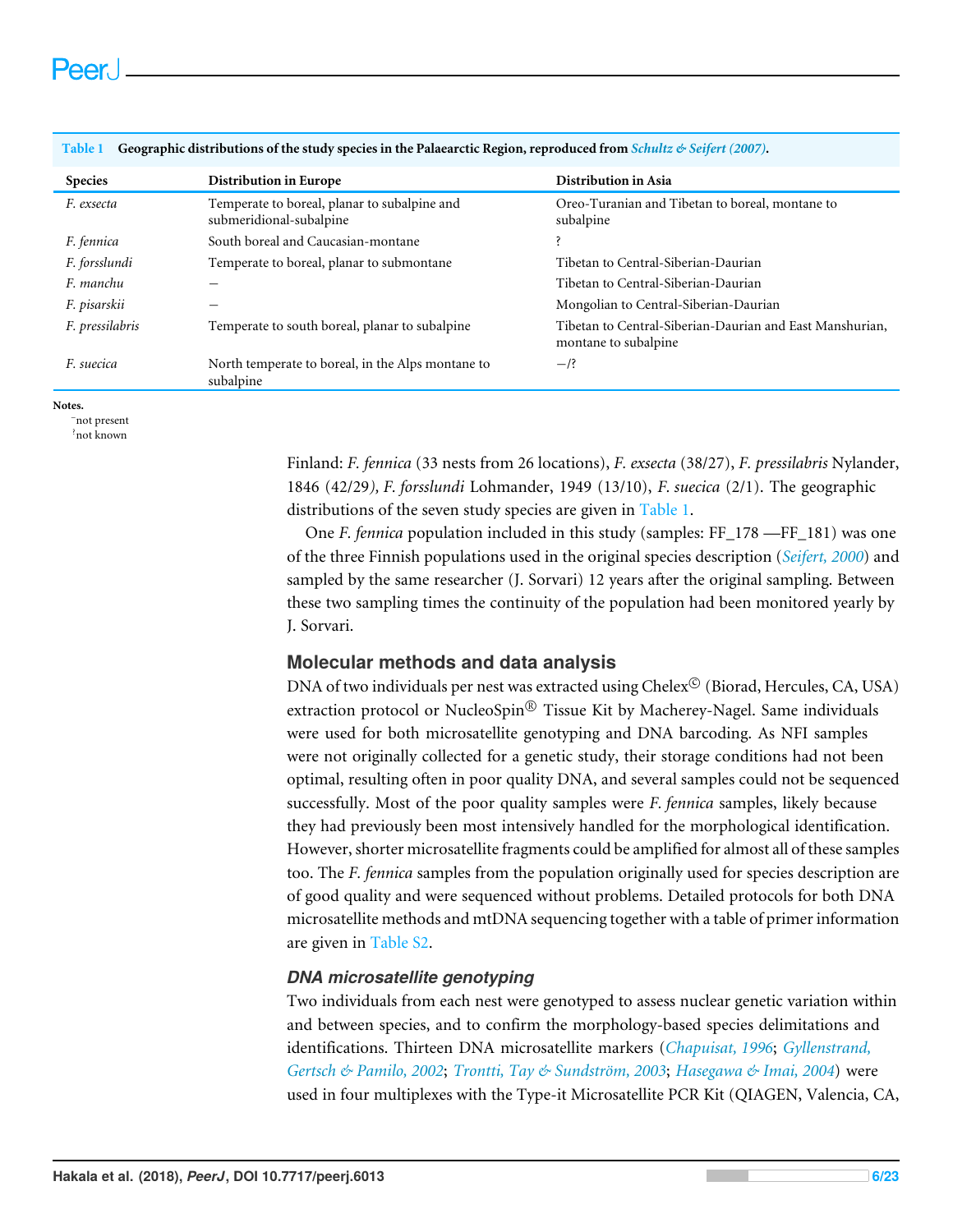USA) according to the manufacturer's instructions. PCR products were analyzed with a 3730 ABI 3730 DNA analyzer (Applied Biosystems, Foster City, CA, USA) and alleles were scored using GeneMapper 5.0. (Applied Biosystems). DNA microsatellite data were analyzed with Genalex 6.502 (*Peakall & Smouse, 2006*; *Peakall & Smouse, 2012*), and R packages Hierfstat (*Goudet, 2005*) and Adegenet (*Jombart, 2008*). Six samples with more than 50% missing microsatellite data were omitted from further analyses.

Genetic variation at DNA microsatellite loci was described for all species with more than two sampling localities. For these species, pairwise  $F_{ST}$  values from the allelic distance matrix, and Nei's standard genetic distances D (*Nei, 1972*) were calculated to assess genetic differentiation between species. When the genetic differentiation between *F. exsecta* and *F. fennica* was found to be minor, the correlation of linear genetic distances and log-transformed geographical distances within *F. exsecta/fennica* subset was investigated with a maximum-likelihood population-effects (MLPE) model with Residual maximum likelihood (REML) estimation (*Clarke, Rothery & Raybould, 2002*; *Van Strien, Keller & Holderegger, 2012*) with the R package 'lme4' (*Bates et al., 2015*).

Separation of the species based on nuclear genetic variation was analyzed at the individual level with mixture analysis using model-based Bayesian clustering with software Baps 6.0 (*Corander, Waldmann & Sillanpää, 2003*; *Corander, Marttinen & Mäntyniemi, 2006*). Only one individual per nest was used to eliminate the possible effect of nest structure in the analysis, as previously done by *Seppä et al. (2011)*. The software was allowed to find the most probable number of clusters with repeated runs using different upper limits for the cluster number (first 5 times K7—K20, and thereafter 20 times K11—K16). The hypothesis was that each morphologically identified species would form separate clusters. After the initial analysis revealed that several *F. exsecta* and *F. fennica* samples cluster together, the same procedure was repeated using only *F. exsecta* and *F. fennica* samples, to assess if there is finer scale clustering within this group (first 5 times K2—K25, and thereafter 20 times K18—K24).

Similar analyses were run also with software Structure (*Pritchard, Stephens & Donnelly, 2000*). However, the mathematical model used by Structure does not deal well with unbalanced sampling and low sample sizes (*Kalinowski, 2011*; *Puechmaille, 2016*), which is apparent in our data. Thus, although the overall results for the focal species are similar with both Baps and Structure, Baps was deemed to be more suitable with our sampling patterns. Therefore only the Baps results are discussed further.

Discriminant analysis of principal components, DAPC (*Jombart et al., 2010*) was done for the whole microsatellite dataset to assess if morphologically different samples would also form discontinuous clusters based on nuclear genetic variation. Cross-validation for the optimal number of principal components (PCs) was carried out as instructed by the developers, and based on the highest mean predictive success and lowest root mean squared error, 24 principal components (of the total 126) were included in the final DAPC. Missing data were substituted with the mean allele frequencies. The analysis was repeated with only *F. exsecta* and *F. fennica* samples in order to check how well the optimal model for this subset of data is able to separate the two species. Based on cross validation, 63 PCs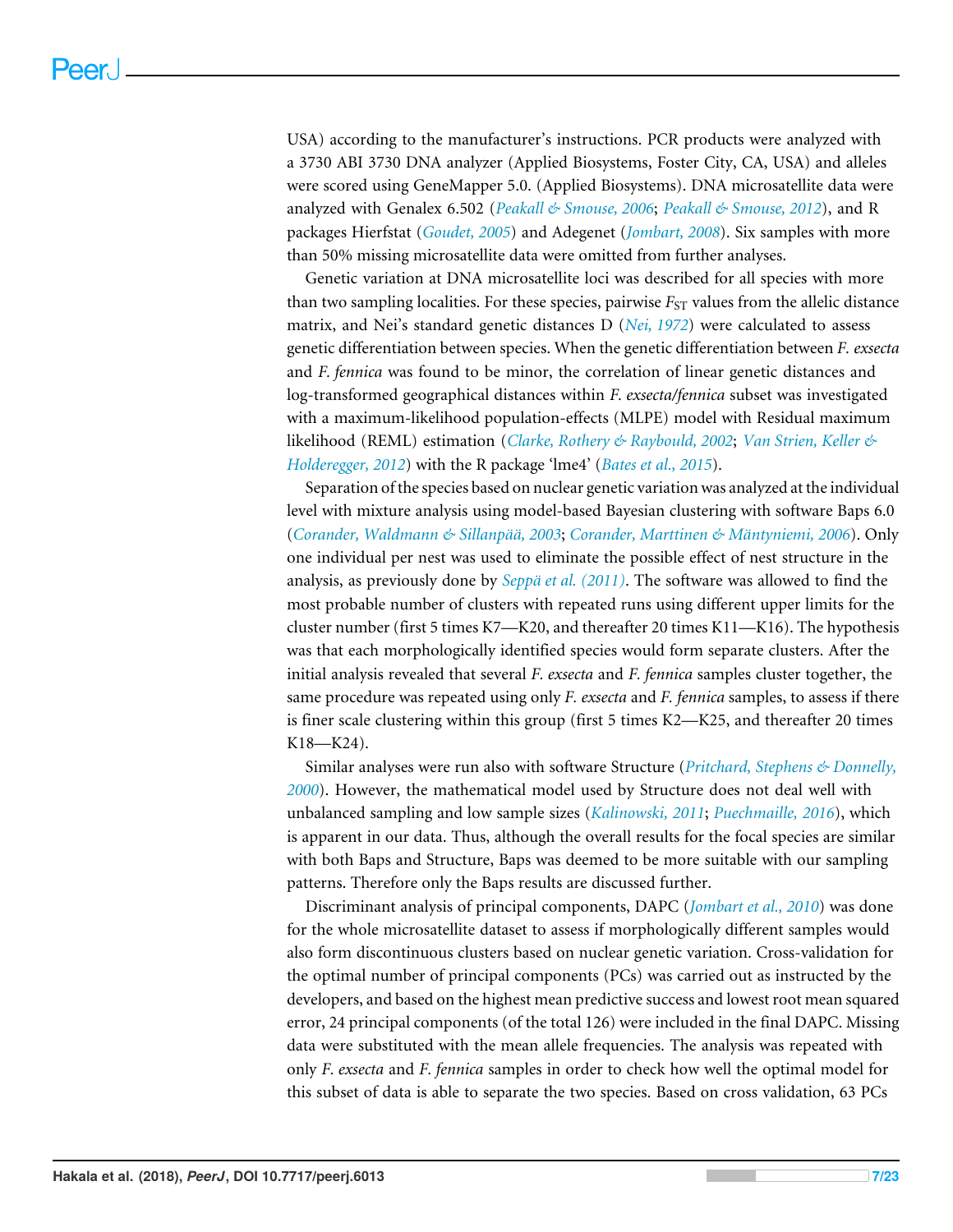(of the total 123) should be included for the analysis to achieve the highest accuracy and lowest error.

#### *DNA barcoding*

Part of the gene Cytochrome c oxidase subunit I (COI) was amplified for 85 samples from different nests to assess mitochondrial variation among the subgenus. All *F. fennica* samples that could be sequenced successfully were included in the analysis (24 samples), together with a geographically representative subset of samples from other species (leaving out samples collected from the same or nearby locations): *F. exsecta* (29), *F. pressilabris* (18), *F. forsslundi* (10), *F. suecica* (2), *F. manchu* (1), *F. pisarskii* (1) (details given in S1). PCR primers designed by *Seppä et al. (2011)* were used with the Phusion PCR kit (Finnzymes) according to manufacturer's instructions. Amplification products were purified and sequenced in the Institute of Biotechnology of the University of Helsinki using the aforementioned primers.

The obtained 525 base-pair sequences were assembled and aligned with Geneious 8.1.7 (Biomatters) with Muscle alignment (*Edgar, 2004*). Sequence divergences as numbers and percentages of differing nucleotides were calculated for all pairs of haplotypes. Maximum likelihood analyses of the aligned barcode regions were performed using the program RAxML v8 (*Stamatakis, 2014*). The analyses were run in CIPRES (*Miller, Pfeiffer & Schwartz, 2010*) with the GTR model, and partitioned by codon position. Bootstrap support values were evaluated with 1,000 bootstrap replicates of the data and plotted onto the best scoring tree with *Figtree (2018)*. Of the 85 *Coptoformica* sequences, 13 representing all the different haplotypes were included in the ingroup. An additional sequence of *F. exsecta* collected in Finland was obtained from GenBank [\(AB103364.1\)](http://www.ncbi.nlm.nih.gov/nuccore/AB103364.1). The analyses included three species as outgroup: *Formica (Serviformica) lemani* Bondroit, 1917, *Formica (Formica s. str.) truncorum* Fabricius, 1804, and *Formica (Formica s. str.) pratensis* Retzius, 1783. The molecular data for these taxa were obtained from GenBank [\(AB019425.1,](http://www.ncbi.nlm.nih.gov/nuccore/AB019425.1) [AB010929.1](http://www.ncbi.nlm.nih.gov/nuccore/AB010929.1) and [AB103363.1,](http://www.ncbi.nlm.nih.gov/nuccore/AB103363.1) respectively).

Six of the 24 *F. fennica* samples (290, 294, 296, 304, 310, 312) in the ingroup representing three different haplotypes were excluded from the final analysis because they placed with species in other subgenenera in the phylogeny. The risk of this result being due to contamination or an error in the sequencing of poor quality DNA, or due to nuclear copies of mitochondrial DNA, was considered too high. However, these samples did not stand out from other samples in the microsatellite dataset, and were therefore not excluded from microsatellite analyses, although two did have too much missing data and were excluded for this reason. The full phylogeny and haplotype distance table with all 85 sequences is presented in S4. The phylogeny of the 14 ingroup taxa representing the haplotypes of the remaining 79 sequences and the additional *F. exsecta* obtained from GenBank is hereafter presented and discussed.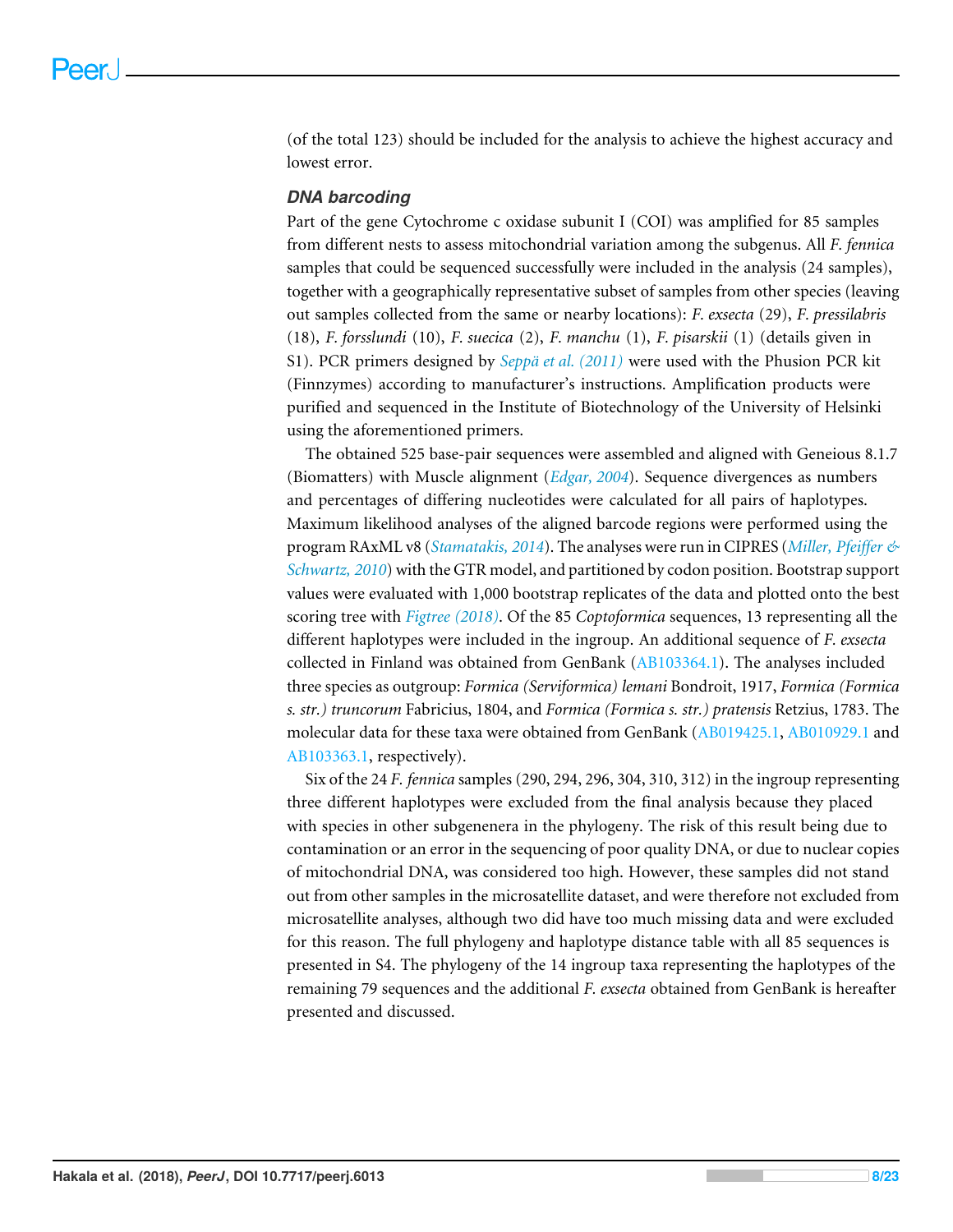|     | Fe    | Ff    | Ffo   | Fp    |
|-----|-------|-------|-------|-------|
| Fe  |       | 0.110 | 0.872 | 0.799 |
| Ff  | 0.025 |       | 0.788 | 0.748 |
| Ffo | 0.204 | 0.182 |       | 0.719 |
| Fp  | 0.161 | 0.146 | 0.190 |       |
|     |       |       |       |       |

**Table 2 Genetic differentiation between species.** Below diagonal: pairwise FST values ( $p < 0.001$  for all). Above diagonal: pairwise Nei's genetic distance (D).

**Notes.**

Fe, *F. exsecta*; Ff, *F. fennica*; Ffo, *F. forsslundi*; Fp, *F. pressilabris*.

# **RESULTS**

The variation in the microsatellite markers is described in [Table S3](http://dx.doi.org/10.7717/peerj.6013#supp-5) . The amount of missing data is 2.16% for the whole microsatellite dataset of two individuals per nest, and 1.26% for the dataset of a single individual per nest.

The pairwise  $F_{ST}$  values (Table 2) between different species are generally much higher (0.15–0.20), than the values between *F. exsecta* and *F. fennica* (0.03). All  $F_{ST}$  values are significant ( $p < 0.001$ ). Nei's D (Table 2) show the same pattern with higher values between other species pairs (0.72–0.87) and lower values between *F. exsecta* and *F. fennica* (0.11). Among *F. exsecta/fennica* samples, the pairwise genetic distances are explained by geographical distance (MLPE:  $\beta = 0.34$ , *SE* = 0.02, *P* < 0.0001).

In Bayesian clustering (Fig.  $2A$ ), the optimal number of genetic clusters for the whole dataset of one individual per nest was  $K = 14$  (Posterior probability= 0.45), but other cluster numbers also gain large support  $(K = 13, P = 0.37; K = 12, P = 0.12; K = 15, P = 0.06)$ . In the most optimal partition, *F. exsecta* and *F. fennica* share one major cluster, with additional smaller clusters, and the number of these additional *F. exsecta /fennica* clusters is the only difference between the other most optimal cluster numbers. Morphologically defined species represent all other clusters, and each species has only one cluster except *F. manchu* with its two samples clustering separately. When Bayesian clustering is repeated using only *F. exsecta* and *F. fennica* samples (Fig. 2B), the structure is broken down into several clusters of only few individuals, the most probable number of clusters being  $K = 22$  $(P = 0.38)$ ,  $K = 21$   $(P = 0.29)$ ,  $K = 20$   $(0.17)$  and  $K = 23$   $(0.14)$ . In the most optimal partition, there are seven clusters shared between *F. exsecta* and *F. fennica* samples.

In DAPC of the whole microsatellite dataset (Fig. 3), *F. exsecta* and *F. fennica* cluster together. Other morphologically defined species form more distinct clusters, clearly separated from other species, with the exception of the two individuals of *F. pisarskii* and four individuals of *F. manchu* grouping loosely together. The model's ability to reassign individuals to their morphologically defined species is 100% for the other groups, but only 86.3% for *F. exsecta* and 86.4% for *F. fennica*, and in the cases when the assignment does not succeed according to morphology, *F. fennica* samples are always assigned to be *F. exsecta*, and vice versa. The consistency of DAPC classification with the morphological species identifications of *F. exsecta* and *F. fennica* samples is visualized in Fig. 4. When the model is fit for the subset of *F. exsecta* and *F. fennica* only, it is unable to reliably assign the samples to two groups with reasonably small number of PCs. The best possible fit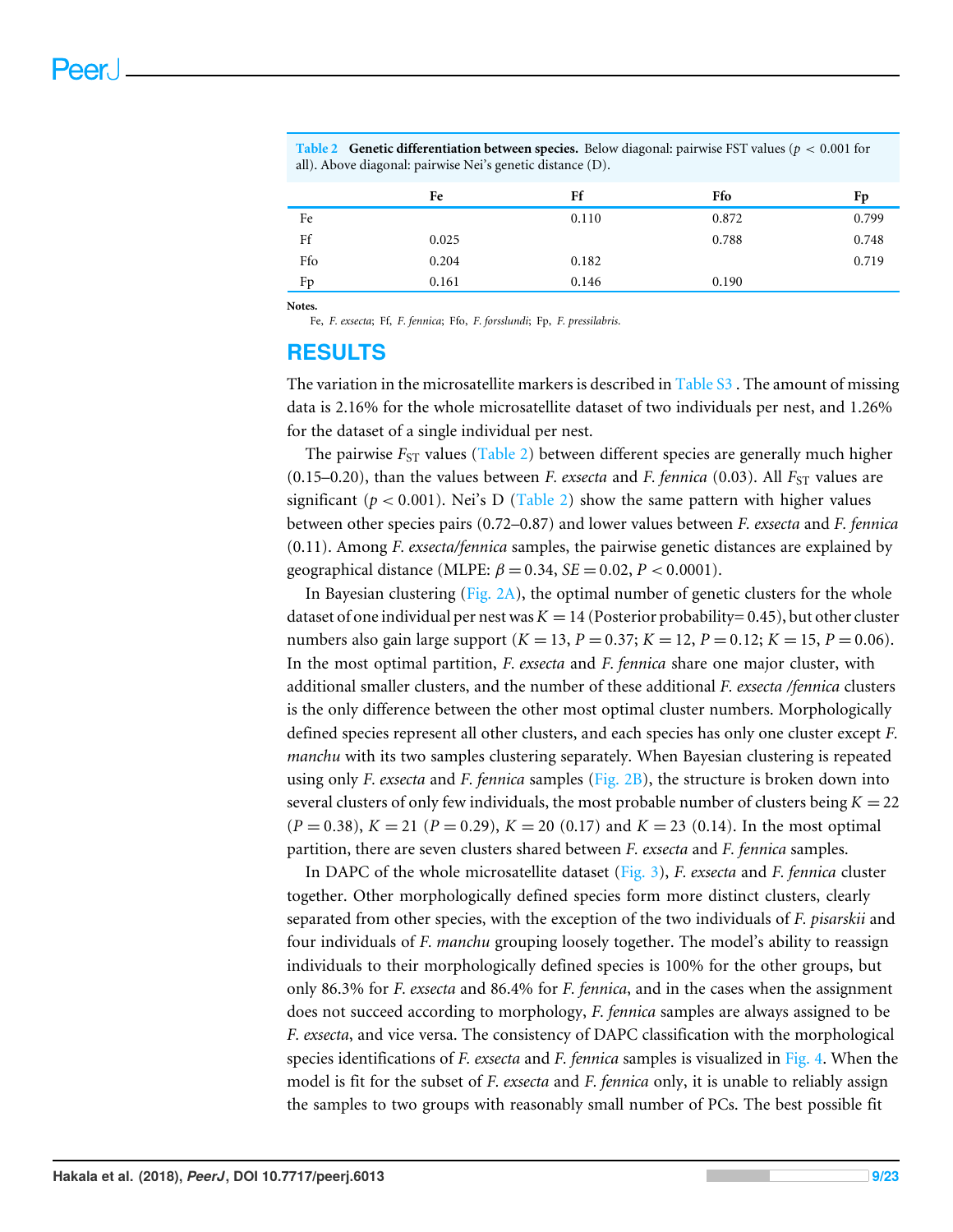



Full-size [DOI: 10.7717/peerj.6013/fig-2](https://doi.org/10.7717/peerj.6013/fig-2)

is achieved with 63 PCs, over half of the total number of PCs, which makes the model overfitted. This means that the explanatory power of the model with additional samples would be very poor, as it already uses individual level characteristics instead of group level characteristics to separate the two groups. The overfitted model can assign all samples of *F. exsecta* correctly, but only 97% of *F. fennica* samples.

In mitochondrial DNA barcoding, most studied species have species-specific haplotypes. *Formica pressilabris* has two haplotypes (diverging from each other by 6 nucleotides/1.14%), and *F. suecica* and *F. forsslundi* both only one. Also the single samples of *F. manchu* and *F. pisarskii* have unique haplotypes. *Formica exsecta* and *F. fennica* share the most common haplotype, which is also the only haplotype for *F. exsecta*. The *F. exsecta* haplotype from GenBank [\(AB103364.1\)](http://www.ncbi.nlm.nih.gov/nuccore/AB103364.1) is different from the one obtained in this study. Apart from the shared *F. exsecta/fennica* haplotype, there are three additional haplotypes in *F. fennica* samples. The divergence among different *F. fennica* haplotypes varies between 1–18 nucleotides (0.19%–3.43%). The haplotype divergences between different species vary between 1–21 nucleotides (0.19%–4.00%). Table 3 shows all haplotype divergences measured in this study. The best scoring phylogenetic tree is presented in Fig. 5. The included *Coptoformica* samples form a clade. Two lineages composed of *F. fennica* and *F. exsecta* samples are recovered basal to the other *Coptoformica* species. *Formica fennica* and *F. exsecta* samples do not form monophyletic groups. In this taxon sampling *F. manchu* and F*. fennica* are not sister groups.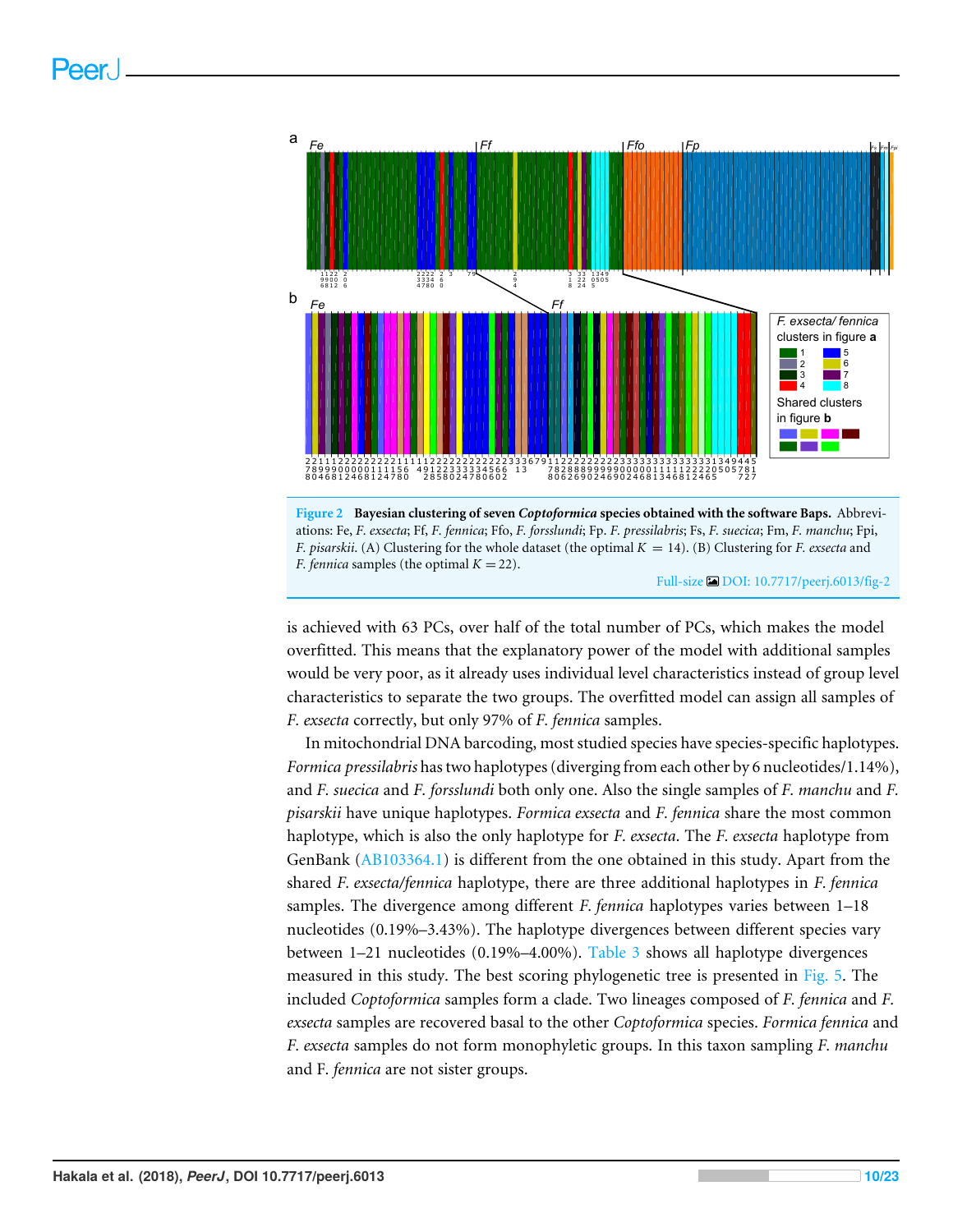

**Figure 3 Discriminant analysis of principal components (DAPC) of the microsatellite data of seven** *Coptoformica* **species with 24 principal components included.**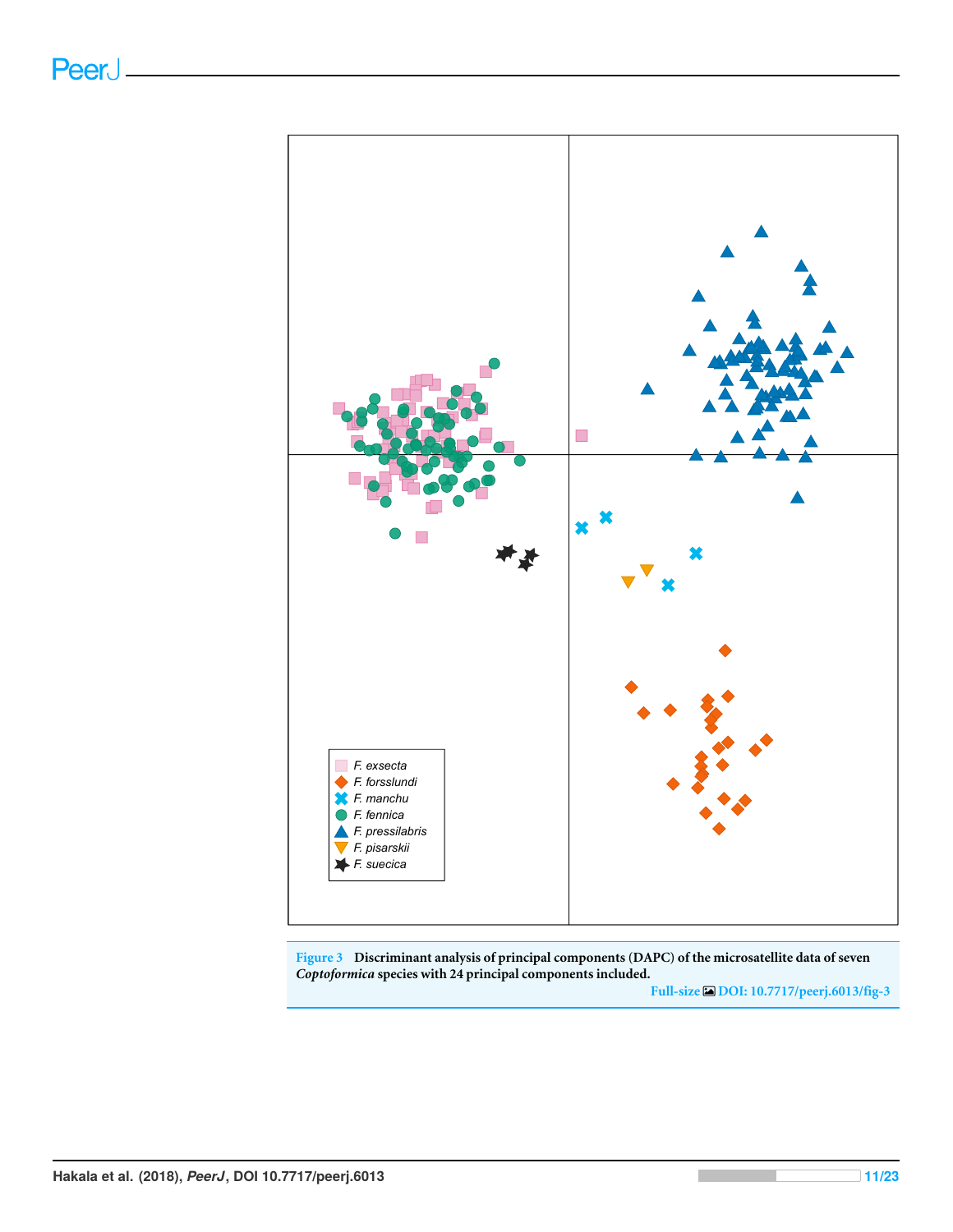

**Figure 4 Assignment plot from discriminant analysis of principal components (DAPC).** Blue cross marks the prior morphological species identity. Individuals are reassigned to these groups based on the DAPC model with 24 principal components. The color gradient represents membership probabilities (Red  $= 1$  White  $= 0$ ). Individuals that are assigned into the wrong group with  $> 10\%$  probability are named. Overall, the assignment of individuals to their morphological groups succeeds with the accuracy of 86.3% for *F. exsecta* and 86.4% for *F. fennica.*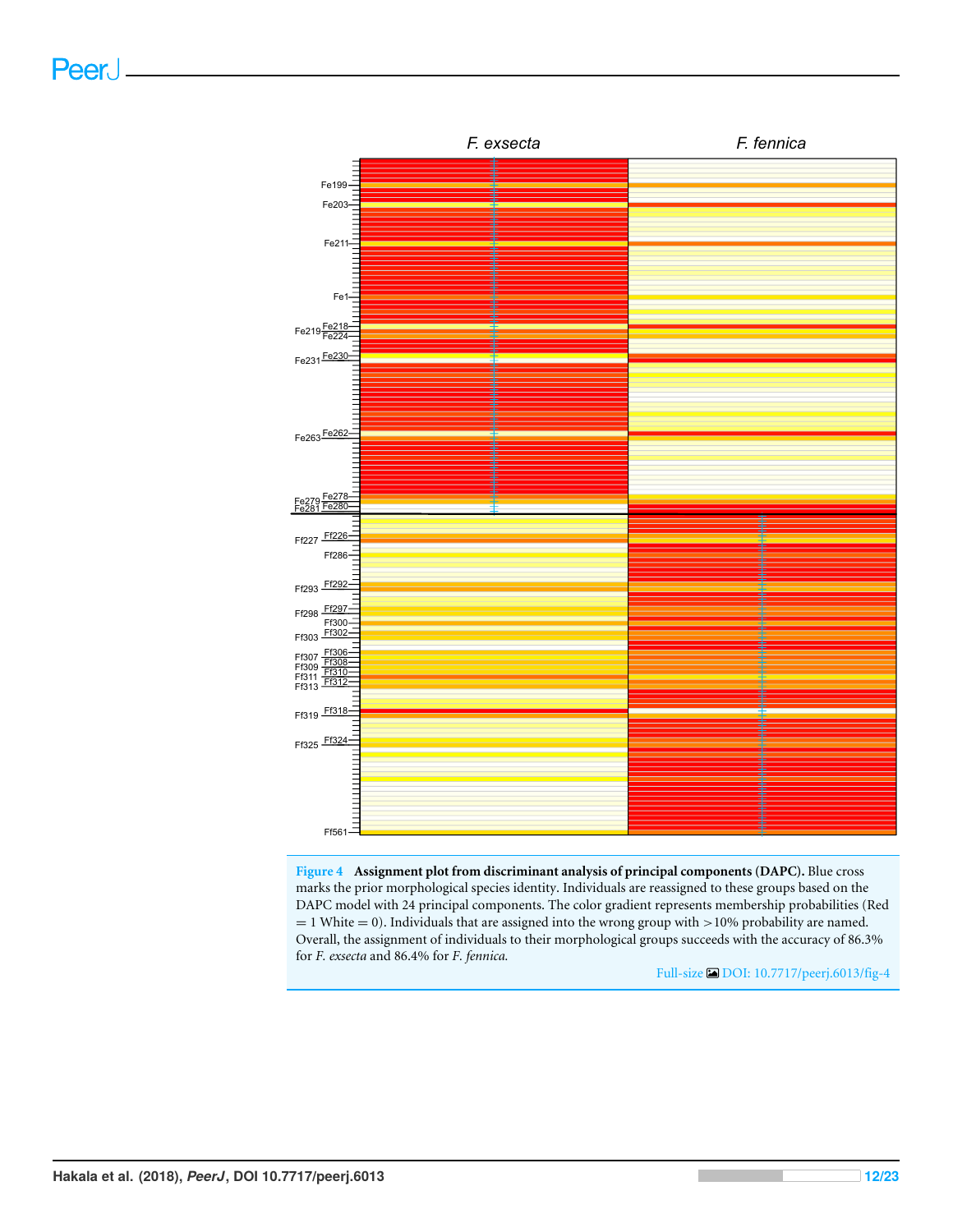**Table 3 Divergences between the COI barcode haplotypes found in this study, and one reference haplotype from Genbank (5).** Below diagonal: number of differing nucleotides. Above diagonal: percentages of differing nucleotides.

| Haplotypes              | n              | 1  | 2    | 3    | $\overline{\mathbf{4}}$ | 5    | 6    | 7    | 8    | 9    | 10   | 11   |
|-------------------------|----------------|----|------|------|-------------------------|------|------|------|------|------|------|------|
| 1 F_fennica _306        |                |    | 3.09 | 3.24 | 0.19                    | 4.00 | 3.24 | 3.81 | 3.62 | 3.43 | 3.43 | 3.62 |
| 2 F_fennica_314         |                | 16 |      | 0.19 | 3.24                    | 1.14 | 3.24 | 3.43 | 3.62 | 3.43 | 3.62 | 3.24 |
| 3 F_fennica_288         |                | 17 |      |      | 3.43                    | 0.95 | 3.43 | 3.62 | 3.81 | 3.62 | 3.62 | 3.24 |
| 4 F_exsecta/fennica_234 | 44             |    | 17   | 18   |                         | 3.81 | 3.43 | 4.00 | 3.81 | 3.62 | 3.62 | 3.81 |
| 5 F_exsecta_AB103364.1  | -              | 21 | 6    | 5    | 20                      |      | 4.00 | 3.81 | 4.00 | 3.81 | 3.81 | 3.81 |
| 6 F suecica 400         | $\overline{2}$ | 17 | 17   | 18   | 18                      | 21   |      | 2.48 | 2.29 | 3.24 | 3.24 | 3.62 |
| 7 F_pisarskii _25       |                | 20 | 18   | 19   | 21                      | 20   | 13   |      | 0.19 | 2.48 | 2.48 | 2.86 |
| 8 F_manchu _27          | 1              | 19 | 19   | 20   | 20                      | 21   | 12   |      |      | 2.29 | 2.29 | 2.67 |
| 9 F_pressilabris _264   | 17             | 18 | 18   | 19   | 19                      | 20   | 17   | 13   | 12   |      | 1.14 | 1.14 |
| 10 F_pressilabris _390  |                | 18 | 19   | 19   | 19                      | 20   | 17   | 13   | 12   | 6    |      | 0.38 |
| 11 F_forsslundi_342     | 10             | 19 | 17   | 17   | 20                      | 20   | 19   | 15   | 14   | 6    | 2    |      |



**Figure 5 Maximum likelihood tree of COI barcodes of seven** *Coptoformica* **species and three additional** *Formica* **species.** The additional samples obtained from GenBank. Bootstrap values shown next to the nodes. Note that some of the branches do not have sufficient bootstrap support and the tree should not be used to interpret the phylogeny.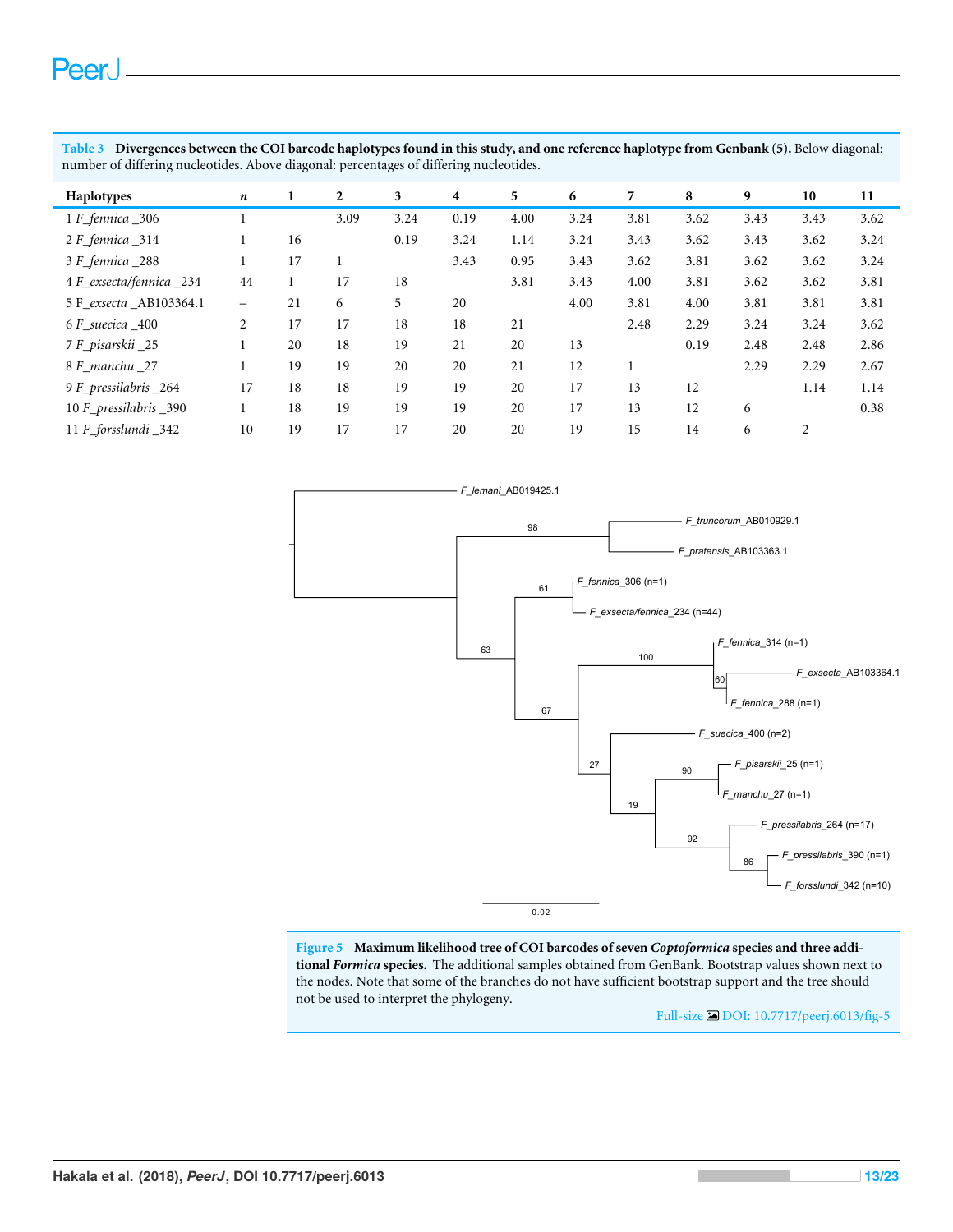The geographical distribution of all individuals diverging from the main group of *F. exsecta/fennica* in either the nuclear or the mitochondrial dataset was mapped, but no clear patterns appear: the genetic differences are distributed throughout the sampling area (Fig. 6).

# **DISCUSSION**

The morphological identifications for most of the *Coptoformica* species match the genetic patterns revealed in this study. Our results support the species identities of these species. In contrast, the morphological identifications of *F. exsecta* and *F. fennica* do not match the genetic patterns in any of the analyses. Both mitochondrial sequences and nuclear microsatellite genotypes reveal mixed patterns, with most of the samples of these two species clustering together regardless of morphology. One of the *F. fennica* populations sampled for this study was used in the original description of the species (*Seifert, 2000*). Also the samples from this population cluster together with *F. exsecta* samples in all analyses with both mitochondrial and nuclear markers. Thus, the hypothesis that the morphologically identified species *F. fennica* is also genetically differentiated, is not supported.

Genetic differentiation among individuals of *F. exsecta/fennica* group is distributed throughout the geographic range with no obviously distinct populations or areas. There is minor differentiation between *F. fennica* and *F. exsecta* samples overall, seen in the low but significant pairwise  $F_{ST}$  value calculated from microsatellite data. However, the significant effect of spatial distance, combined with the uneven sampling pattern, with more samples identified as *F. fennica* collected in northern areas of Finland and more samples identified as *F. exsecta* from southern areas, suggest this differentiation reflects isolation by distance rather than a species difference. Furthermore, the  $F_{ST}$  and Nei's D values between samples of *F. exsecta* and *F. fennica* are overall drastically lower than the same values calculated between other pairs of species. This indicates an ongoing gene flow between morphologically identified *F. exsecta* and *F. fennica*. This is contrasted clearly with the other *Coptoformica* species that are more distinct genetic entities based on the  $F_{ST}$  values.

Reflecting the *F<sub>ST</sub>* values, Bayesian clustering of the microsatellite data reveals clear structuring at the species level in *Coptoformica*, except within the *F. exsecta/fennica* group. Since the genetic differentiation between *F. exsecta* and *F. fennica* is minor, Baps analysis does not find stable partitions for this part of the data. The analysis does reveal some structuring, separating few individuals from both of these species into separate clusters. But since these individuals do not separate from the main group with other analysis methods, and the clusters correspond to geographical locations even when the geographic information was not used as informative prior, the structuring is most likely due to minor differentiation between local populations, and does not reflect species-level differences. The weakness of the structuring is shown in the low probability scores for the most optimal partitions, and in the way the structuring almost completely breaks down to the location level, when *F. exsecta/fennica* data are analyzed without the other species. It is also notable that in the analysis with only *F. exsecta* and *F. fennica,* several of the small clusters are shared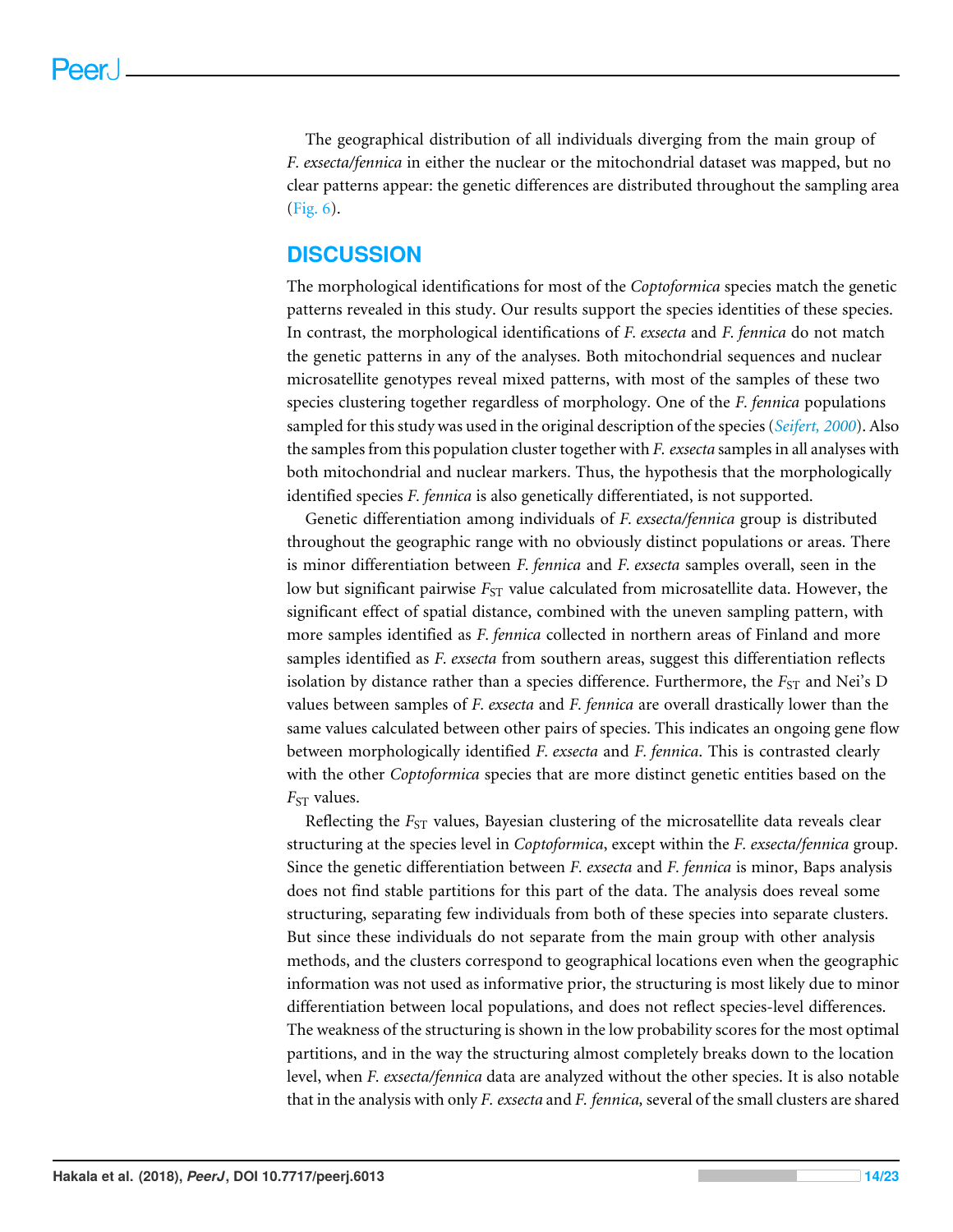

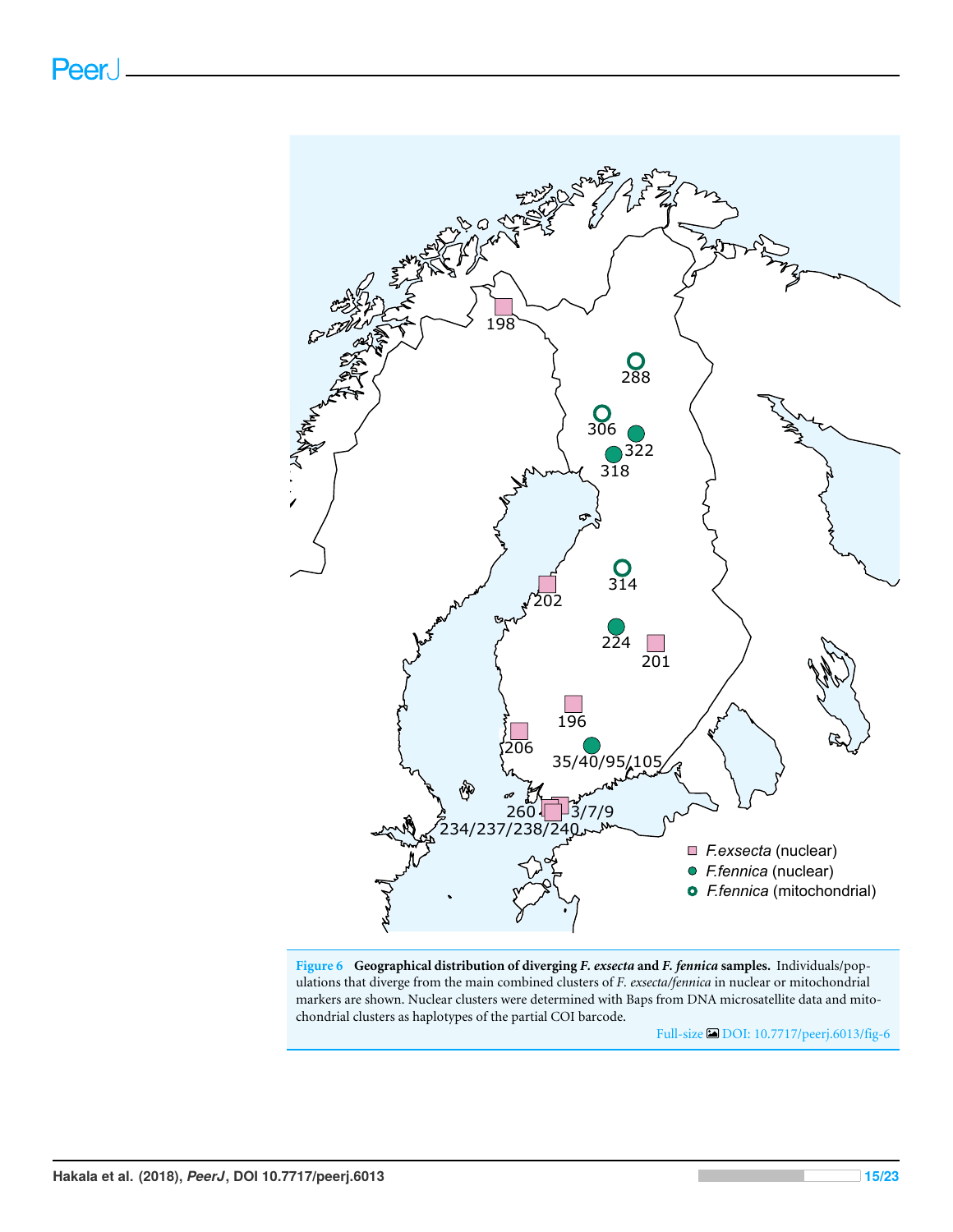between the two species, further affirming the mismatch between morphological species identification and molecular analysis. The other species cluster perfectly by morphological identifications.

*F. exsecta* and *F. fennica* cluster together also in discriminant analysis of principal components (DAPC) of the whole microsatellite dataset, and the model is unable to separate these groups reliably, although it does show minor genetic differentiation between some of the samples of *F. exsecta* and *F. fennica*. Since the analysis does cluster all of the other species with 100% accuracy, this result shows signs of admixture and misclassified individuals between *F. exsecta* and *F. fennica*. When *F. exsecta* and *F. fennica* samples are analyzed alone, the model with the highest accuracy and lowest error has to use over half of the total number of PCs, making it overfitted. Strikingly, even the overfitted model is unable to assign all of the samples of *F. fennica* correctly, which clearly shows that the species is not separated from *F. exsecta* but instead has individuals that are genetically extremely close to *F. exsecta*. Based on these results, we conclude that even though there is some differentiation between some of the samples of *F. exsecta* and *F. fennica*, the separation between these two species is substantially smaller than the separation between other species of the subgenus.

Also the mitochondrial data are clearly supporting the results of the nuclear data: most of *F. exsecta* and *F. fennica* samples share the same mitochondrial haplotype, whereas the other species have species-specific haplotypes. However, some *F. fennica* samples do diverge from this main haplotype. The pairwise sequence divergences between different *F. fennica* haplotypes vary from 0.19% to 3.43%. The average interspecific sequence divergence in *Coptoformica* has previously been reported to be 3.61% (*Goropashnaya et al., 2012*), although this number is based on longer sequences, a different mitochondrial gene and a larger geographic range that we used. Usually intraspecific diversity in COI barcodes is quite low, and sequence divergences of 2% or 3% have been suggested as suitable cut-off values for separating different species (*Hebert et al., 2003*; *Smith, Fisher & Hebert, 2005*). In a barcoding study of 51 ant species in Mauritius, a threshold of 2% sequence divergence was suitable (*Smith & Fisher, 2009*). However, *Jansen, Savolainen & Vepsäläinen (2009)* report intraspecific divergences up to 5.54% in Palearctic *Myrmica* species when sampling covers large geographic areas, and interspecific values as low as 0–0.96%. The latter is in line with the low values reported in this study between *F. pisarskii* and *F. manchu* (0.19%) and *F. pressilabris* and *F. forsslundi* (0.38%). Our data show that no arbitrary cut-off value should be trusted. Given the above, the mitochondrial sequence divergence in *F. fennica* samples in this study is within the bounds of intraspecific sequence divergence, but it is still on the high end of the scale, suggesting this group has genetic diversity worth additional studies.

Strikingly, when differences from the main haplotype occur in mitochondrial sequences of some *F. fennica* individuals, similar differentiation is not present in the nuclear DNA of these same individuals. Even though there is large variation in the *F. exsecta/fennica* group in both mitochondrial and nuclear datasets, no distinct sub-groups appear. Overall, the observed variation in *F. exsecta/fennica* group shows different patterns in mitochondrial and nuclear datasets, so that individuals divergent in one marker type belong to the major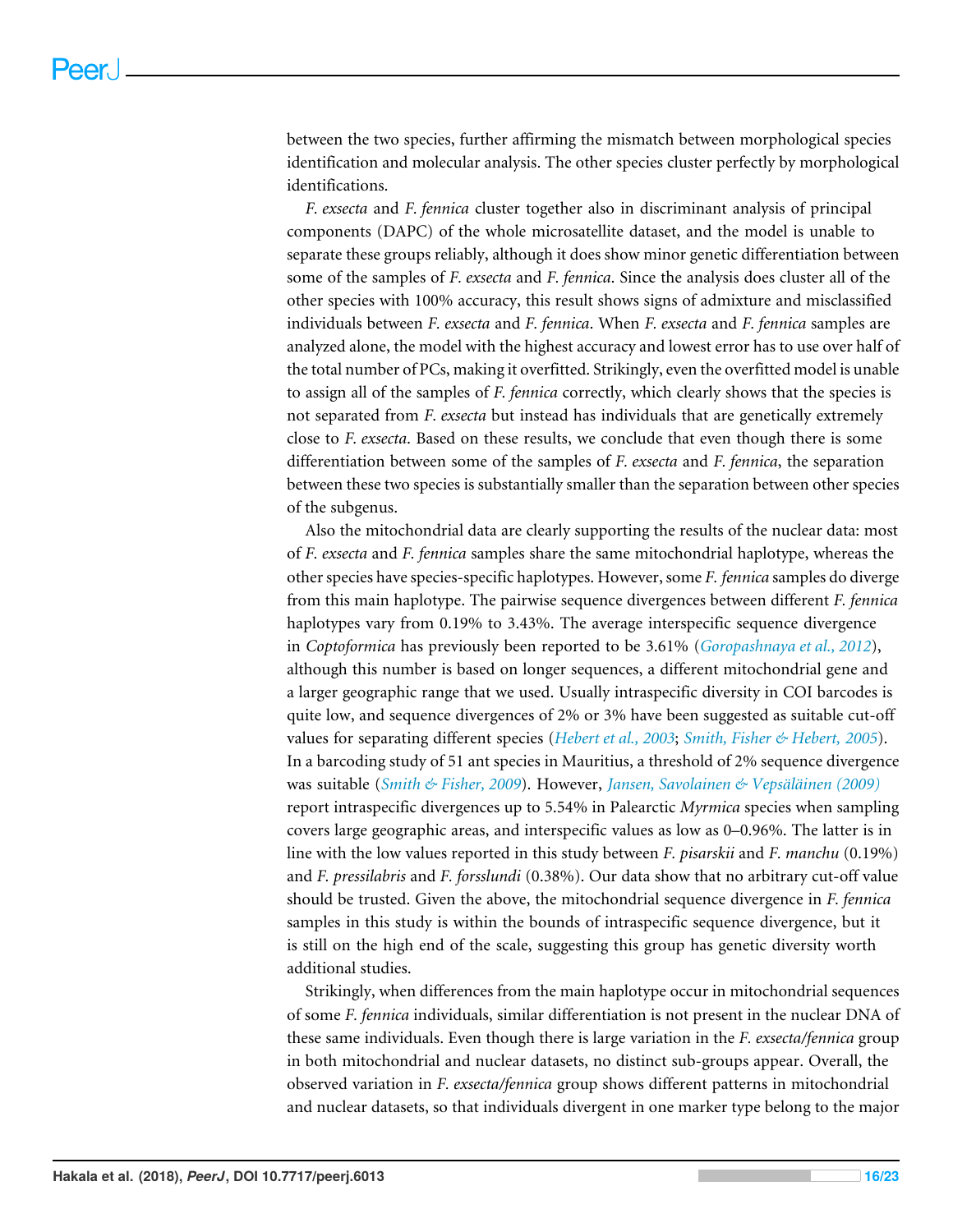cluster in the other, with no geographical patterns to be seen  $(Fig. 6)$ . Based on this result, all *F. exsecta/fennica* samples included in this study can be considered to be part of the same gene pool.

Mitochondrial DNA can differ from nuclear DNA due to various reasons, most notably incomplete lineage sorting, unrecognized paralogy, and hybridization resulting in introgression (*Funk & Omland, 2003*; *Toews & Brelsford, 2012*; *Wallis et al., 2017*). Similar types of patterns of mito-nuclear discordance are shown in hybrids of *Formica aquilonia* Yarrow, 1955 and *Formica polyctena* Förster, 1850 (*Beresford et al., 2017*). According to *Funk & Omland (2003)*, if hybridization happened long ago, the persisting introgressed alleles are more likely to be phylogenetically basal and less likely to be geographically associated with the parental lineages. A historical hybridization of *F. exsecta* and a species not found in present-day Finland is a possible explanation for the observed non-monophyly and mito-nuclear discordance of *F. fennica* samples. In order to thoroughly investigate the observed nuclear and mitochondrial genetic variation in *F. exsecta/fennica* group, more extensive sampling at the population level would be needed.

The phylogenetic analysis presented in this study is based solely on partial COI data and a limited taxon sampling, which explains the low bootstrap support and the differences compared to the previously published partial phylogeny of *Coptoformica* species (*Goropashnaya et al., 2012*). Since the earlier phylogeny is based on substantially longer sequences and a better geographical coverage than used here, it should be considered more trustworthy. The main structure of the previous phylogeny with *F. exsecta* branching basally to the other *Coptoformica* species, is well supported also in the phylogeny presented here. The hypothesis that *F. fennica* samples form a distinct branch as a sister group with *F. manchu* was not supported. Although the sampling of this study is geographically restricted, and the data should not be used for full species delimitation nor for interpreting the exact phylogenetic relationships among these species, the result of *F. fennica* and *F. exsecta* grouping mostly together and branching basally to the other *Coptoformica* species is clear, and supports the results of nuclear data.

Our results show that the studied Finnish *F. fennica* populations should not be considered as a separate genetic entity from *F. exsecta*. None of the *F. fennica* populations were genetically differentiated from *F. exsecta* strongly enough to be considered a different species, including one of the populations used in the original description of *F. fennica* (*Seifert, 2000*). According to an earlier study, some of the samples that matched the species description of *F. fennica* actually belonged to the *rubens* morph of *F. exsecta* (*Ødegaard, 2013*). Based on this study, all Finnish *F. fennica* populations may also belong to the *rubens* (or some other) morph of *F. exsecta*. Since the sampling in this study does not cover the whole distribution area of *F. fennica*, the samples from other areas (i.e., Caucasus *Seifert, 2000*; *Schultz & Seifert, 2007*) and Norway (*Suvák, 2013*) should be re-analyzed in the light of these results for more accurate species delimitation.

Should some of the *F. exsecta* morphs represent different stages of a speciation continuum, it would be advisable to use an integrative approach combining both modern morphological and genetic methods, and possibly also other methods such as biochemical analyses (e.g.. cuticular hydrocarbons) and ethological and ecological analyses (*Dayrat,*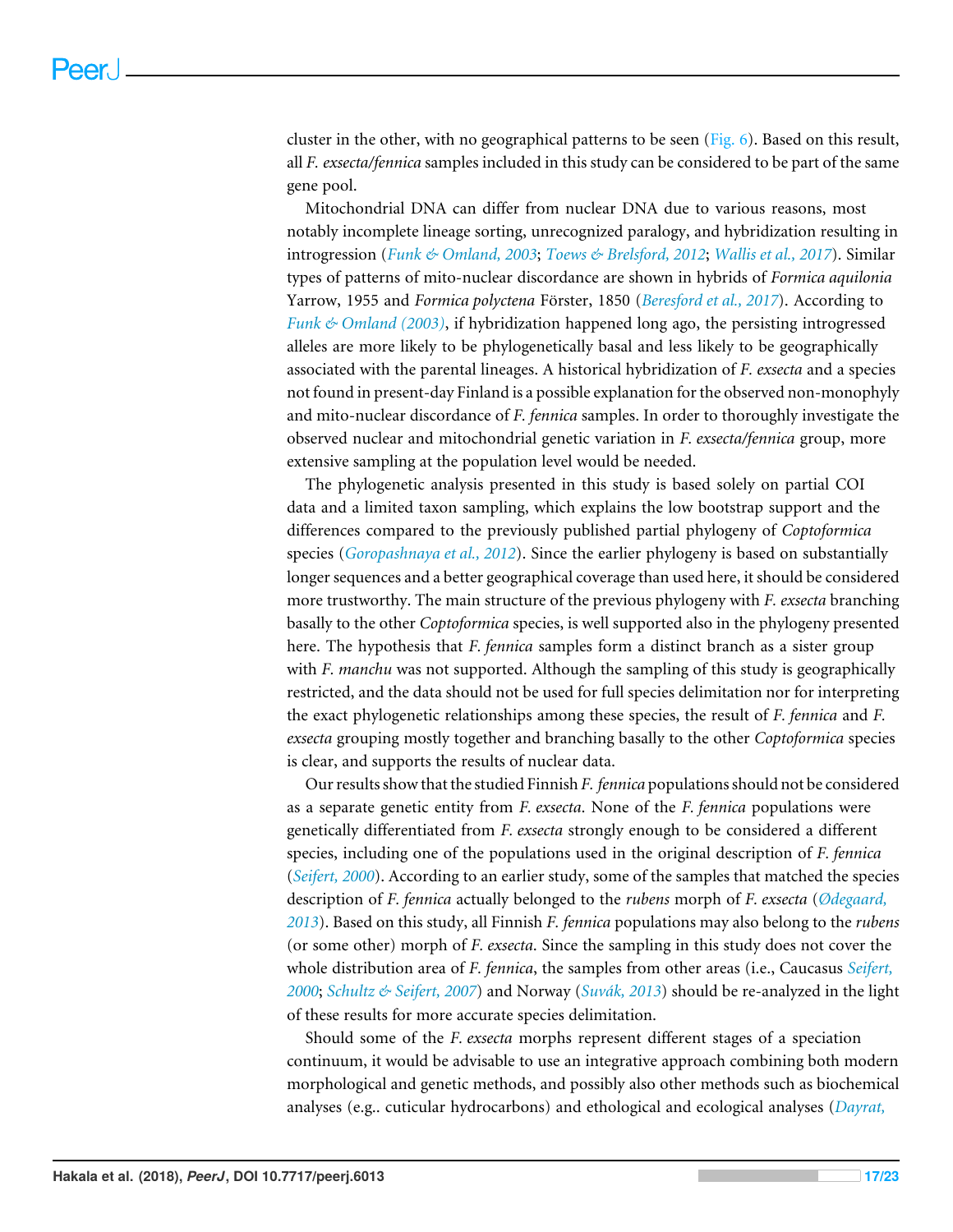*2005*; *Seifert, 2009*; *Schlick-Steiner et al., 2010*). This would result in a fuller understanding of the observed diversity in *F. exsecta* and a more reliable species delimitation. Especially for conservation planning, it would be important to consider if some of the morphs of *F. exsecta* form evolutionarily significant units. Based on the data presented in this study, it is not possible to separate clear genetically distinct lineages, which has been an important criterion in many definitions of evolutionarily significant units (*Fraser & Bernatchez, 2001*). It is still worthwhile to consider whether the high morphological and genetic variation found in *F. exsecta* would be worth conserving. This study highlights the importance of taxonomic studies as reference for ecologists and conservation biologists.

# **CONCLUSIONS**

Both nuclear and mitochondrial markers fail to separate the species pair *F. exsecta* and *F. fennica* despite established, although not clear cut, morphological differences. The genetic variation within the *F. exsecta/fennica* group is extensive, but does not reflect the proposed morphological differences. It is impossible to divide these samples into two separate species based on our molecular data. The geographically restricted sampling of this study does not allow full species delimitation, but the result concerning the status of *F. fennica* is clear. Finnish *F. fennica* populations studied so far should not be considered a separate species, but merely a morph of *F. exsecta*.

# **ACKNOWLEDGEMENTS**

We thank Natural Resources Institute Finland for access to samples collected during the 10th National Forest Inventory (NFI) of Finland, and Leena Finér and Jouni Kilpeläinen for organizing the collection of the NFI ant data. We also thank Simo Väänänen for collecting and identifying some of the samples, Bernhard Seifert for consultation on species identification, and Pekka Pamilo for providing the *F. manchu* and *F. pisarskii* samples. Great thanks to the helpful staff at the MES-laboratory. We are also grateful to the editors and reviewers for valuable comments on the manuscript. And finally, special thanks to the whole TEAM::ANTZZ in Helsinki for continuous help and support.

# **ADDITIONAL INFORMATION AND DECLARATIONS**

# **Funding**

Our work was funded by the Academy of Finland (#140990, #135970, #251337 and # 284666), Finnish Cultural Foundation, Kone Foundation, Emil Aaltonen Foundation and Societas pro Fauna et Flora Fennica. NFI ant data collection was funded by the Academy of Finland (#200870 and #114380). There was no additional external funding received for this study. The funders had no role in study design, data collection and analysis, decision to publish, or preparation of the manuscript.

## **Grant Disclosures**

The following grant information was disclosed by the authors: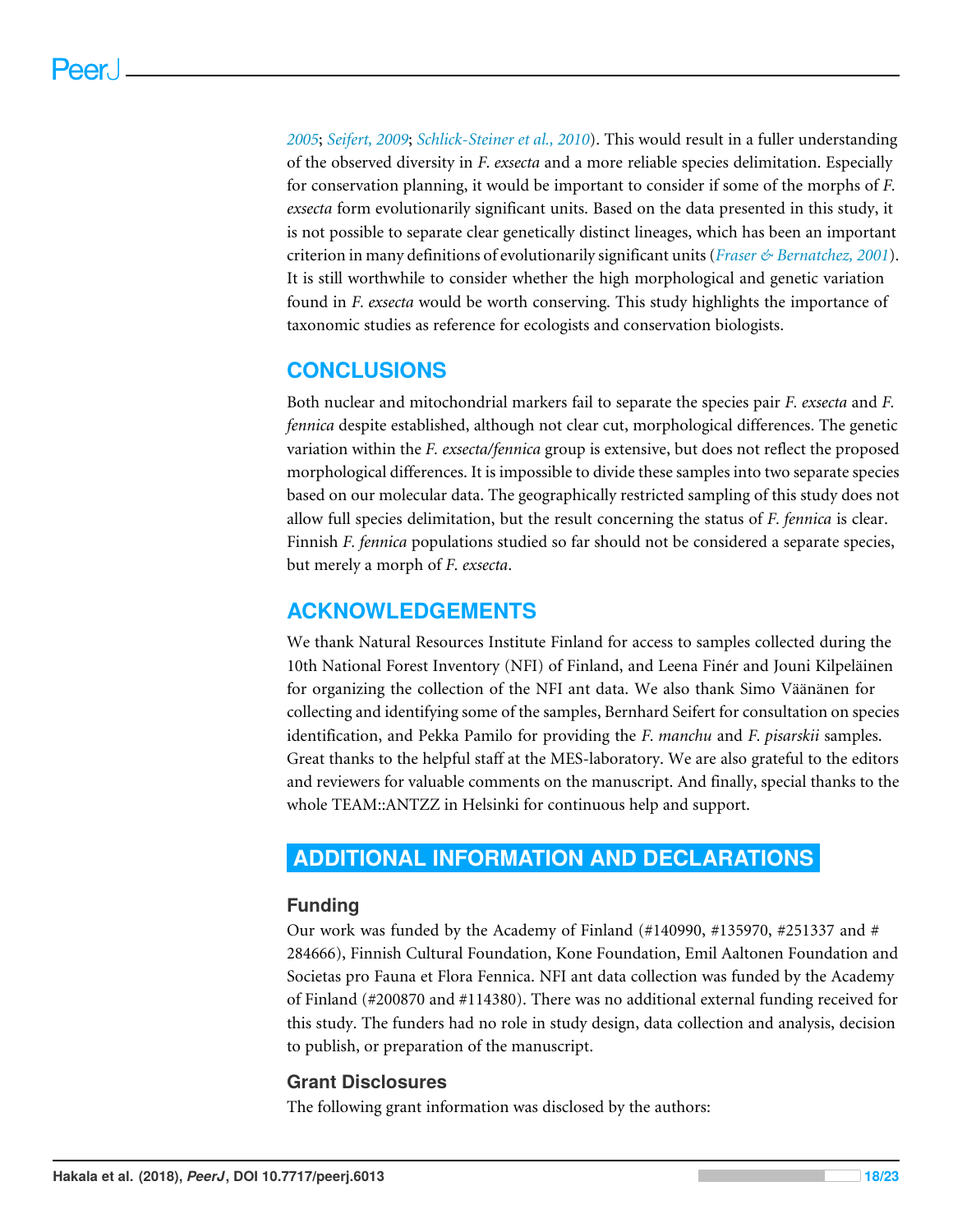Academy of Finland: #140990, #135970, #251337, #284666, #200870, #114380. Finnish Cultural Foundation. Kone Foundation. Emil Aaltonen Foundation. Societas pro Fauna et Flora Fennica.

## **Competing Interests**

The authors declare there are no competing interests.

## **Author Contributions**

- Sanja Maria Hakala conceived and designed the experiments, performed the experiments, analyzed the data, prepared figures and/or tables, authored or reviewed drafts of the paper, approved the final draft.
- Perttu Seppä and Heikki Helanterä conceived and designed the experiments, contributed reagents/materials/analysis tools, authored or reviewed drafts of the paper, approved the final draft.
- Maria Heikkilä analyzed the data, prepared figures and/or tables, approved the final draft.
- Pekka Punttila performed the experiments, contributed reagents/materials/analysis tools, authored or reviewed drafts of the paper, approved the final draft.
- Jouni Sorvari performed the experiments, contributed reagents/materials/analysis tools, approved the final draft.

## **DNA Deposition**

The following information was supplied regarding the deposition of DNA sequences:

The COI barcoding sequences were submitted to GenBank (and also included as a [Supplemental File\)](http://dx.doi.org/10.7717/peerj.6013#supplemental-information). GenBank accession numbers:

BankIt2134696 F\_fennica\_306 [MH649366,](http://www.ncbi.nlm.nih.gov/nuccore/MH649366)

BankIt2134696 F\_exsecta\_fennica\_234 [MH649367.](http://www.ncbi.nlm.nih.gov/nuccore/MH649367)

BankIt2134696 F\_pressilabris\_264 [MH649368.](http://www.ncbi.nlm.nih.gov/nuccore/MH649368)

BankIt2134696 F\_pressilabris\_390 [MH649369.](http://www.ncbi.nlm.nih.gov/nuccore/MH649369)

BankIt2134696 F\_manchu\_27 [MH649370.](http://www.ncbi.nlm.nih.gov/nuccore/MH649370)

BankIt2134696 F\_pisarskii\_25 [MH649371.](http://www.ncbi.nlm.nih.gov/nuccore/MH649371)

BankIt2134696 F\_forsslundi\_342 [MH649372.](http://www.ncbi.nlm.nih.gov/nuccore/MH649372)

BankIt2134696 F\_suecica\_400 [MH649373.](http://www.ncbi.nlm.nih.gov/nuccore/MH649373)

BankIt2134696 F\_fennica\_314 [MH649374.](http://www.ncbi.nlm.nih.gov/nuccore/MH649374)

BankIt2134696 F\_fennica\_288 [MH649375.](http://www.ncbi.nlm.nih.gov/nuccore/MH649375)

## **Data Availability**

The following information was supplied regarding data availability:

The sequence and microsatellite data are uploaded as [Supplemental Files.](http://dx.doi.org/10.7717/peerj.6013#supplemental-information)

## **Supplemental Information**

Supplemental information for this article can be found online at [http://dx.doi.org/10.7717/](http://dx.doi.org/10.7717/peerj.6013#supplemental-information) [peerj.6013#supplemental-information.](http://dx.doi.org/10.7717/peerj.6013#supplemental-information)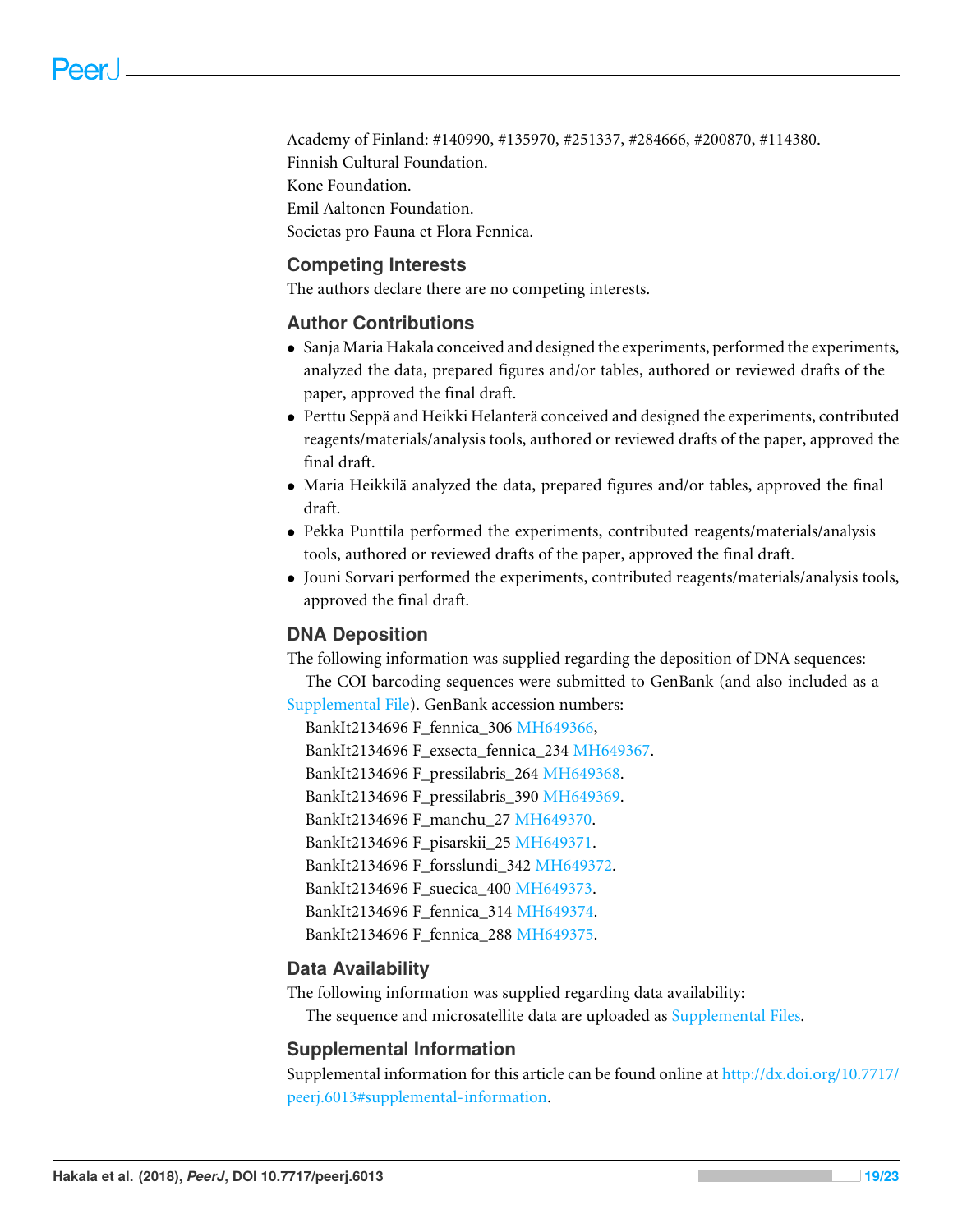## **REFERENCES**

- **Abbott R, Albach D, Ansell S, Arntzen JW, Baird SJE, Bierne N, Boughman J, Brelsford A, Buerkle CA, Buggs R, Butlin RK, Dieckmann U, Eroukhmanoff F, Grill A, Cahan SH, Hermansen JS, Hewitt G, Hudson AG, Jiggins C, Jones J, Keller B, Marczewski T, Mallet J, Martinez-Rodriguez P, Möst M, Mullen S, Nichols R, Nolte AW, Parisod C, Pfennig K, Rice AM, Ritchie MG, Seifert B, Smadja CM, Stelkens R, Szymura JM, Väinölä R, Wolf JB, Zinner D. 2013.** Hybridization and speciation. *Journal of Evolutionary Biology* **26**:229–246 [DOI 10.1111/j.1420-9101.2012.02599.x.](http://dx.doi.org/10.1111/j.1420-9101.2012.02599.x)
- **Bates D, Maechler M, Bolker B, Walker S. 2015.** Fitting linear mixed-effects models using lme4. *Journal of Statistical Software* **67**:1–48.
- **Beresford J, Elias M, Pluckrose L, Sundström L, Butlin RK, Pamillo P, Kulmuni J. 2017.** Widespread hybridization within mound-building wood ants in Southern Finland results in cytonuclear mismatches and potential for sex-specific hybrid breakdown. *Molecular Ecology* **26(15)**:4013–4026 [DOI 10.1111/mec.14183.](http://dx.doi.org/10.1111/mec.14183)
- **Bickford D, Lohman DJ, Sodhi NS, Ng PKL, Meier R, Winker K, Ingram KK, Das I. 2007.** Cryptic species as a window on diversity and conservation. *Trends in Ecology and Evolution* **22(3)**:148–155 [DOI 10.1016/j.tree.2006.11.004.](http://dx.doi.org/10.1016/j.tree.2006.11.004)
- **Bortolus A. 2008.** Error cascades in the biological sciences: the unwanted consequences of using bad taxonomy in ecology. *Ambio* **37**:114–118 [DOI 10.1579/0044-7447\(2008\)37\[114:ECITBS\]2.0.CO;2.](http://dx.doi.org/10.1579/0044-7447(2008)37[114:ECITBS]2.0.CO;2)
- **Chapuisat M. 1996.** Characterization of microsatellite loci in *Formica lugubris* B and their variability in other ant species. *Molecular Ecology* **5**:599–601 [DOI 10.1111/j.1365-294X.1996.tb00354.x.](http://dx.doi.org/10.1111/j.1365-294X.1996.tb00354.x)
- **Clarke RT, Rothery P, Raybould AF. 2002.** Confidence limits for regression relationships between distance matrices: estimating gene flow with distance. *Journal of Agricultural, Biological, and Environmental Statistics* **7**:361–372 [DOI 10.1198/108571102320.](http://dx.doi.org/10.1198/108571102320)
- **Corander J, Marttinen P, Mäntyniemi S. 2006.** Bayesian identification of stock mixtures from molecular marker data. *Fishery Bulletin* **104**:550–558.
- **Corander J, Waldmann P, Sillanpää MJ. 2003.** Bayesian analysis of genetic differentiation between populations. *Genetics* **163**:367–374.
- **Czechowski W. 1993.** Hybrids in red wood ants. *Annales Zoologici* **44**:43–53.
- **Dayrat B. 2005.** Towards integrative taxonomy. *Biological Journal of the Linnean Society* **85**:407–415 [DOI 10.1111/j.1095-8312.2005.00503.x.](http://dx.doi.org/10.1111/j.1095-8312.2005.00503.x)
- **De Queiroz K. 2007.** Species concepts and species delimitation. *Systematic Biology* **56**:879–886 [DOI 10.1080/10635150701701083.](http://dx.doi.org/10.1080/10635150701701083)
- **Edgar RC. 2004.** MUSCLE: multiple sequence alignment with high accuracy and high throughput. *Nucleic Acids Research* **32**:1792–1797 [DOI 10.1093/nar/gkh340.](http://dx.doi.org/10.1093/nar/gkh340)
- **Figtree. 2018.** Figtree graphical viewer of phylogenetic trees. *Available at [http://tree.bio.](http://tree.bio.ed.ac.uk/software/figtree/) [ed.ac.uk/ software/figtree/](http://tree.bio.ed.ac.uk/software/figtree/)* (accessed on January 2018).
- **Forel A. 1874.** *Les Fourmis de la Suisse*. Zürich: Société Helvétique des Sciences Naturelles.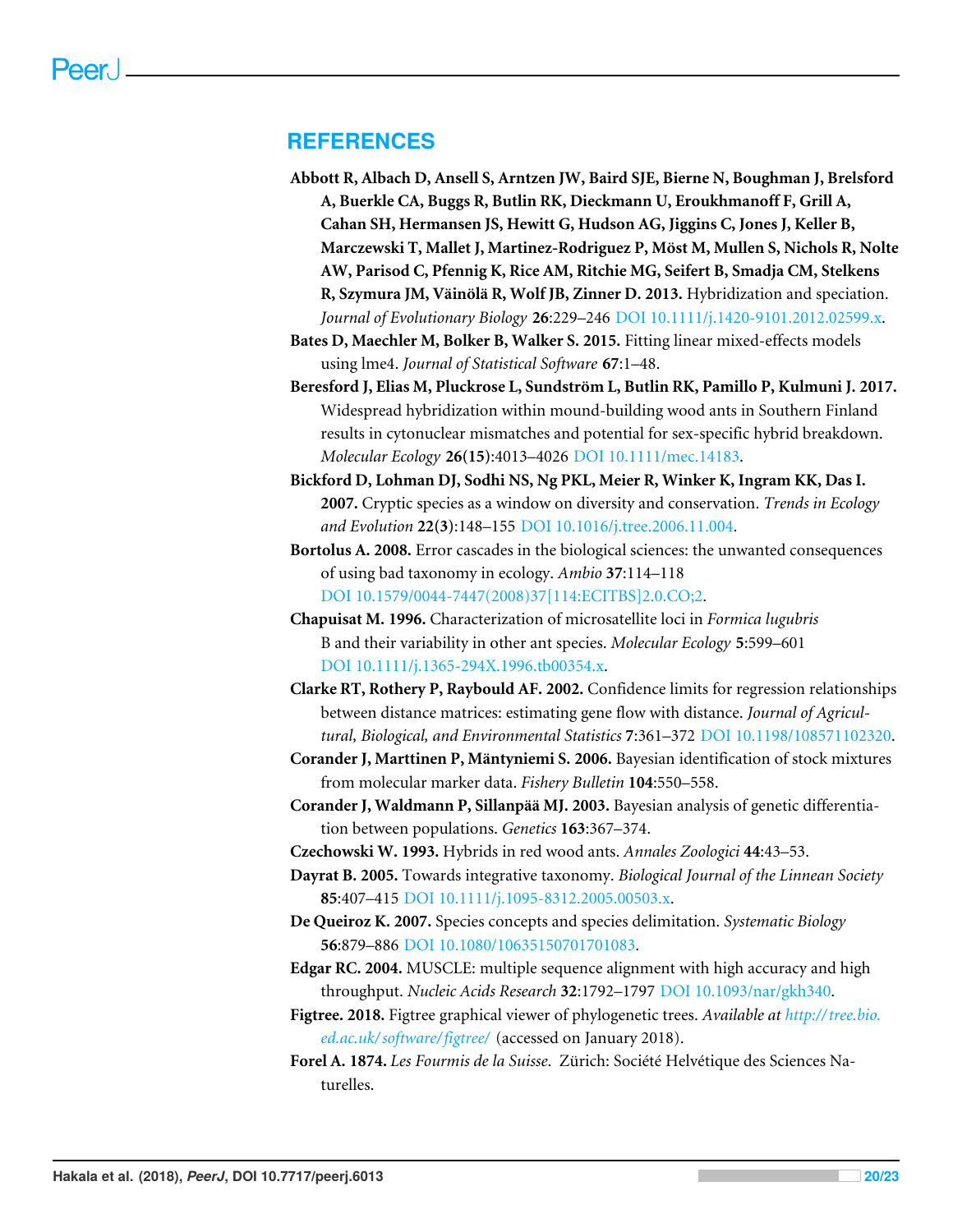- **Fraser DJ, Bernatchez L. 2001.** Adaptive evolutionary conservation: towards a unified concept for defining conservation units. *Molecular Ecology* **10**:2741–2752 [DOI 10.1046/j.1365-294X.2001.t01-1-01411.x.](http://dx.doi.org/10.1046/j.1365-294X.2001.t01-1-01411.x)
- **Funk DJ, Omland KE. 2003.** Species-level paraphyly and polyphyly: frequency, causes, and consequences, with insights from animal mitochondrial DNA. *Annual Review of Ecology, Evolution, and Systematics* **34**:397–423 [DOI 10.1146/annurev.ecolsys.34.011802.132421.](http://dx.doi.org/10.1146/annurev.ecolsys.34.011802.132421)
- **Goropashnaya AV, Fedorov VB, Pamilo P. 2004.** Recent speciation in the Formica rufa group ants (Hymenoptera , Formicidae ): inference from mitochondrial DNA phylogeny. *Molecular Phylogenetics and Evolution* **32**:198–206.
- **Goropashnaya AV, Fedorov VB, Seifert B, Pamilo P. 2012.** Phylogenetic relationships of Palaearctic *Formica* species (Hymenoptera, Formicidae) based on mitochondrial cytochrome B sequences. *PLOS ONE* **7**:e41697 [DOI 10.1371/journal.pone.0041697.](http://dx.doi.org/10.1371/journal.pone.0041697)
- **Goudet J. 2005.** HIERFSTAT, a package for R to compute and test hierarchical F statistics. *Molecular Ecology Notes* **5**:184–186 [DOI 10.1111/j.1471-8286.2004.00828.x.](http://dx.doi.org/10.1111/j.1471-8286.2004.00828.x)
- **Gyllenstrand N, Gertsch PJ, Pamilo P. 2002.** Polymorphic microsatellite DNA markers in the ant *Formica exsecta*. *Molecular Ecology Notes* **2**:67–69 [DOI 10.1046/j.1471-8286.2002.00152.x.](http://dx.doi.org/10.1046/j.1471-8286.2002.00152.x)
- **Hasegawa E, Imai S. 2004.** Characterization of microsatellite loci in red wood ants *Formica* (s. str.) spp. and the related genus *Polyergus*. *Molecular Ecology Notes* **4**:200–203 [DOI 10.1111/j.1471-8286.2004.00614.x.](http://dx.doi.org/10.1111/j.1471-8286.2004.00614.x)
- **Hebert PDN, Cywinska A, Ball SL, DeWaard JR. 2003.** Biological identifications through DNA barcodes. *Proceedings of the Royal Society B: Biological Sciences* **270**:313–321 [DOI 10.1098/rspb.2002.2218.](http://dx.doi.org/10.1098/rspb.2002.2218)
- **Jansen G, Savolainen R, Vepsäläinen K. 2009.** DNA barcoding as a heuristic tool for classifying undescribed Nearctic *Myrmica* ants (Hymenoptera: Formicidae). *Zoologica Scripta* **38**:527–536 [DOI 10.1111/j.1463-6409.2009.00386.x.](http://dx.doi.org/10.1111/j.1463-6409.2009.00386.x)
- **Jombart T. 2008.** adegenet: a R package for the multivariate analysis of genetic markers. *Bioinformatics* **24**:1403–1405 [DOI 10.1093/bioinformatics/btn129.](http://dx.doi.org/10.1093/bioinformatics/btn129)
- **Jombart T, Devillard S, Balloux F. 2010.** Discriminant analysis of principal components: a new method for the analysis of genetically structured populations. *BMC Genetics* **11**:94.
- **Kalinowski ST. 2011.** The computer program STRUCTURE does not reliably identify the main genetic clusters within species: simulations and implications for human population structure. *Heredity* **106**:625–632.
- **Kontula T, Raunio A. 2009.** New method and criteria for national assessments of threatened habitat types. *Biodiversity and Conservation* **18**:3861–3876 [DOI 10.1007/s10531-009-9684-5.](http://dx.doi.org/10.1007/s10531-009-9684-5)
- **Korczyńska J, Gajewska M, Pilot M, Czechowski W, Radchenko A. 2010.** Genetic polymorphism in mixed colonies of wood ants (Hymenoptera: Formicidae) in southern Finland and its possible origin. *European Journal of Entomology* **107**:157–167 [DOI 10.14411/eje.2010.021.](http://dx.doi.org/10.14411/eje.2010.021)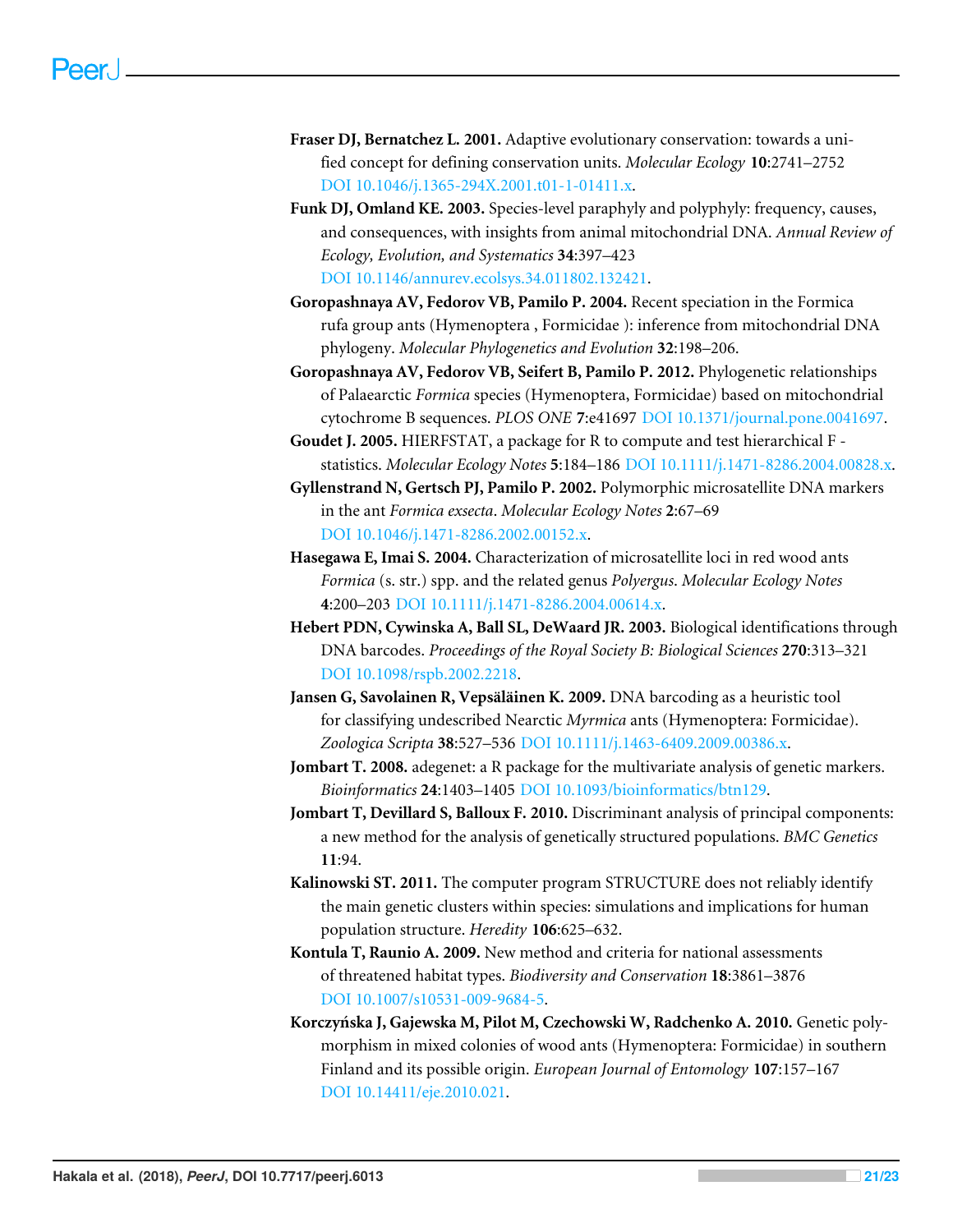- **Kulmuni J, Seifert B, Pamilo P. 2010.** Segregation distortion causes large-scale differences between male and female genomes in hybrid ants. *Proceedings of the National Academy of Sciences of the United States of America* **107**:7371–7376 [DOI 10.1073/pnas.0912409107.](http://dx.doi.org/10.1073/pnas.0912409107)
- **Mayr E. 1942.** *Systematics and the origin of species, from the viewpoint of a zoologist*. New York: Columbia University Press, 334.
- **Mayr E. 1963.** *Animal species and evolution*. Cambridge: Harvard University Press.
- **Miller MA, Pfeiffer W, Schwartz T. 2010.** Creating the CIPRES Science Gateway for inference of large phylogenetic trees. In: *Proceedings of the Gateway Computing Environments workshop (GCE)*. Piscataway: IEEE, 1–8.
- **National Red Lists. 2018.** National Red List database. *Available at [http://www.](http://www.nationalredlist.org/) [nationalredlist.org/](http://www.nationalredlist.org/)* (accessed on January 2018).
- **Nei M. 1972.** Genetic distance between populations. *The American Naturalist* **106**:283–292 [DOI 10.1086/282771.](http://dx.doi.org/10.1086/282771)
- **Ødegaard F. 2013.** New and little known ants (Hymenoptera, Formicidae) in Norway. *Norwegian Journal of Entomology* **60**:172–175.
- **Pante E, Puillandre N, Viricel A, Arnaud-Haond S, Aurelle D, Castelin M, Chenuil A, Destombe C, Forcioli D, Valero M, Viard F, Samadi S. 2015.** Species are hypotheses: avoid connectivity assessments based on pillars of sand. *Molecular Ecology* **24**:525–544 [DOI 10.1111/mec.13048.](http://dx.doi.org/10.1111/mec.13048)
- **Peakall R, Smouse PE. 2006.** GENALEX 6: genetic analysis in Excel. Population genetic software for teaching and research. *Molecular Ecology Notes* **6**:288–295 [DOI 10.1111/j.1471-8286.2005.01155.x.](http://dx.doi.org/10.1111/j.1471-8286.2005.01155.x)
- **Peakall R, Smouse PE. 2012.** GenAlEx 6.5: genetic analysis in Excel. Population genetic software for teaching and research-an update. *Bioinformatics* **28**:2537–2539 [DOI 10.1093/bioinformatics/bts460.](http://dx.doi.org/10.1093/bioinformatics/bts460)
- **Pritchard JK, Stephens M, Donnelly P. 2000.** Inference of population structure using multilocus genotype data. *Genetics* **155**:945–959.
- **Puechmaille SJ. 2016.** The program structure does not reliably recover the correct population structure when sampling is uneven: subsampling and new estimators alleviate the problem. *Molecular Ecology Resources* **16**:608–627.
- **Punttila P, Kilpeläinen J. 2009.** Distribution of mound-building ant species (Formica spp. Hymenoptera) in Finland: preliminary results of a national survey. *Annales Zoologici Fennici* **46**:1–15 [DOI 10.5735/086.046.0101.](http://dx.doi.org/10.5735/086.046.0101)
- **Rassi P, Hyvärinen E, Juslén A, Mannerkoski I. 2010.** *Suomen lajien uhanalaisuus— Punainen kirja 2010, The 2010 Red List of Finnish Species*. Helsinki: Ympäristöministeriö & Suomen ympäristökeskus.
- **Schlick-Steiner BC, Steiner FM, Seifert B, Stauffer C, Christian E, Crozier RH. 2010.** Integrative taxonomy: a multisource approach to exploring biodiversity. *Annual Review of Entomology* **55**:421–438 [DOI 10.1146/annurev-ento-112408-085432.](http://dx.doi.org/10.1146/annurev-ento-112408-085432)
- **Schultz R, Seifert B. 2007.** The distribution of the subgenus *Coptoformica* Müller, 1923 (Hymenoptera: Formicidae) in the Palaearctic Region. *Myrmecological News* **10**:11–18.